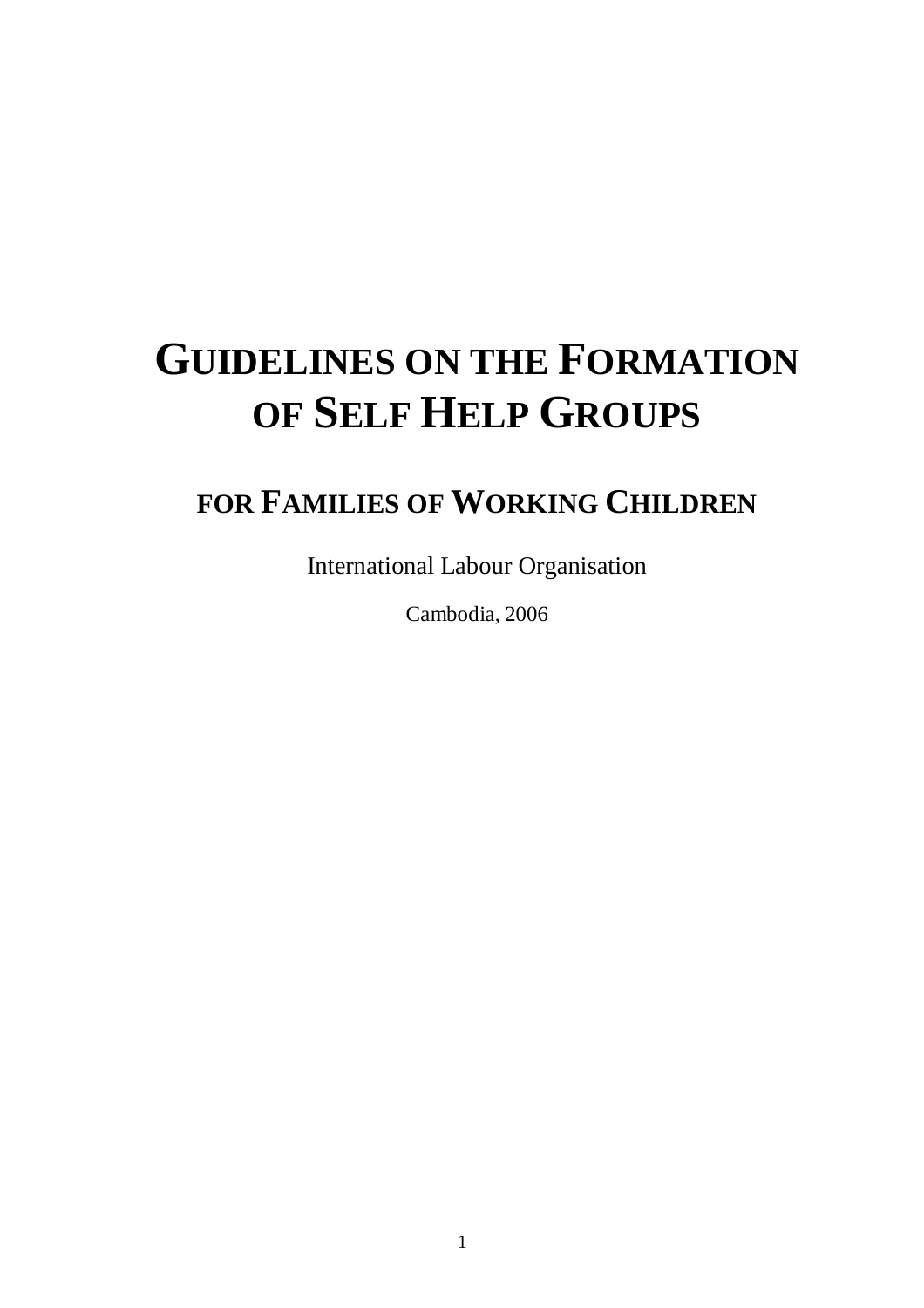## **Contents**

| 2. GUIDANCE FOR EXECUTING AGENCIES ON THE STEPS IN CREATING SELF HELP GROUPS 5 |  |
|--------------------------------------------------------------------------------|--|
|                                                                                |  |
|                                                                                |  |
|                                                                                |  |
|                                                                                |  |
|                                                                                |  |
|                                                                                |  |
|                                                                                |  |
|                                                                                |  |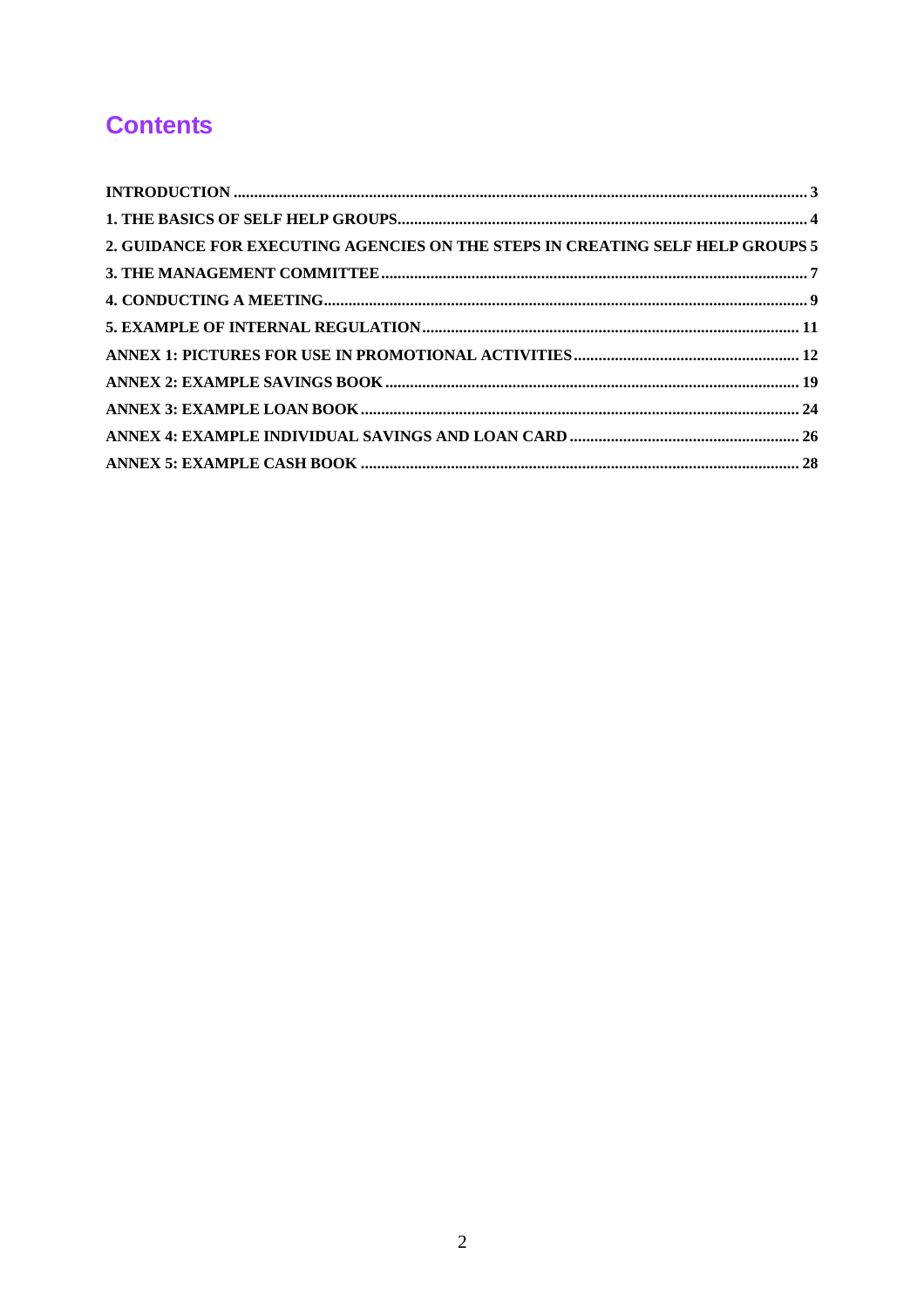#### **Introduction**

Economic insecurity and indebtedness are two of the major causes of child labour in Cambodia. Families that struggle day by day to make ends meet are often forced to take their children out of school and make them work to supplement family income. Children who spend their childhood on rubber plantations, in brick or salt making factories, as fishermen or porters, on their turn miss the chance to build a better future.

Microfinance can help families to generate sufficient income to send their children to school rather than work. Microfinance institutions can support poor people in managing their savings. They offer loans to poor people either for business purposes or to deal with financial emergencies caused by illness, accidents, funerals or otherwise. The vast majority of families of child workers, however, doesn't have access to the services of microfinance institutions. They don't meet the requirements, or are excluded from loan groups, because they don't have collateral, because they are indebted or because they are no permanent residents in the place of work.

Self Help Groups are an alternative. They are a vehicle for very poor people to build up some savings. Through mutual support, they can provide members with small loans for business purposes or in times of financial stress. They can be a forceful tool against indebtedness, and can prepare people to become clients of microfinance institutions at a later stage. Since Self Help Groups deal with the savings of poor people, they need to be designed and managed properly.

These guidelines on the formation of Self Help Groups explain what Self Help Groups are, and how they can be promoted. They give guidance on how to organise the groups, how to set up the administrative procedures and how to decide on the internal regulations.

These guidelines were developed by the ILO Subregional Office for East Asia for use by the Project on "Women's Entrepreneurship Development and Gender Equality" and the ILO "Time Bound Programme on the Elimination of the Worst Forms of Child Labour" in Cambodia.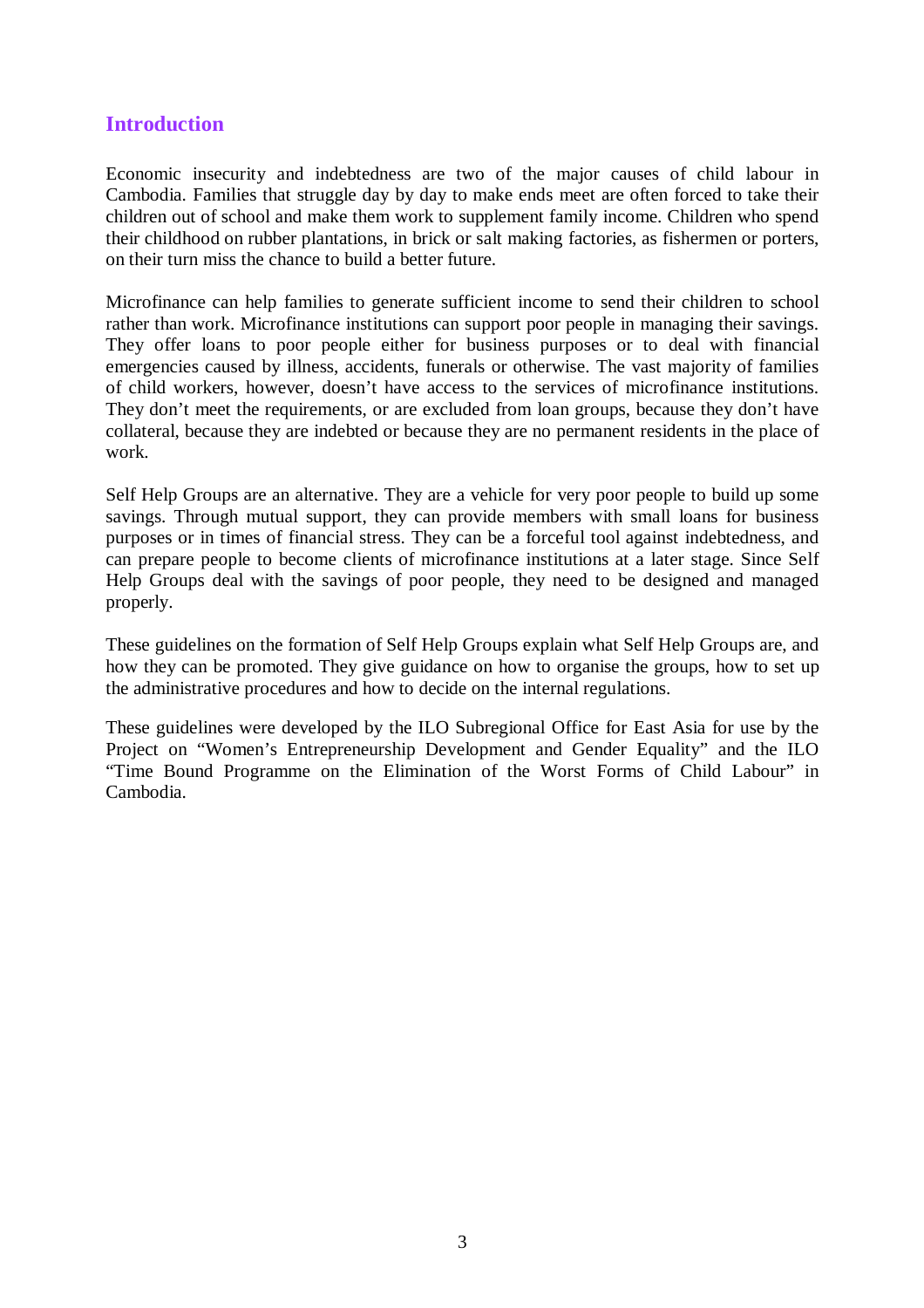### **1. The basics of Self Help Groups**

Self Help Groups are groups of 10 to 20 women or men who want to improve their living conditions by setting up their own savings and loan fund.

The fund is owned by the group and consists of the savings of the members. The fund is used to make short-term loans with interest to members. The profit of the fund (i.e. the interest on loans plus fines) is divided to the members of the group at the end of the year.

The group comes together every week to collect savings and to give out loans. The members of the group choose where the meetings are held. The important thing is that the location is big enough for all the members and quiet. The meetings should be short and at a convenient time for everyone.

The participation of all the members in the meeting is important. The attendance of all the members guarantees the correctness of the accounts and the success of the group.

The members of the group will elect a management committee of 5 members: a president, a person responsible for the savings administration, a person responsible for the loan administration, a person responsible for the cash book, and a controller.

The project will train the management committee in basic accounting:

- a book in which the weekly savings of all members are written down
- a book in which the loans and loan repayments are written down
- a cashbook in which the total amount of money in the fund is written down

Apart from this, all the members will have their individual savings and loan card.

It is the responsibility of all members:

- to deposit the same amount of savings every week
- to pay their loans plus interest back on time

If the members can not carry this responsibility, the group will not be successful. It is therefore important to select members who are reliable.

The group will make some decisions, which will be written down in the group regulation, such as:

- the amount of savings that all members will contribute every week
- the loan term
- the interest rate on loans
- the amount of fine for late repayment
- the amount of fine for non-attendance without good reason

The group will keep some cash at hand at all times for emergency loans. Emergency loans are loans that can be given any day of the week to group members who have a sick person or an accident in the family, and need money urgently. Emergency loans are free of interest.

At the end of the year, all of the loans need to be paid back. During the last meeting of the year, the members will receive their part of the profit. They can jointly decide:

- to keep the savings plus profit in the fund
- to keep the savings in the fund and take the profit home (recommended)
- to take the savings and profit home and start again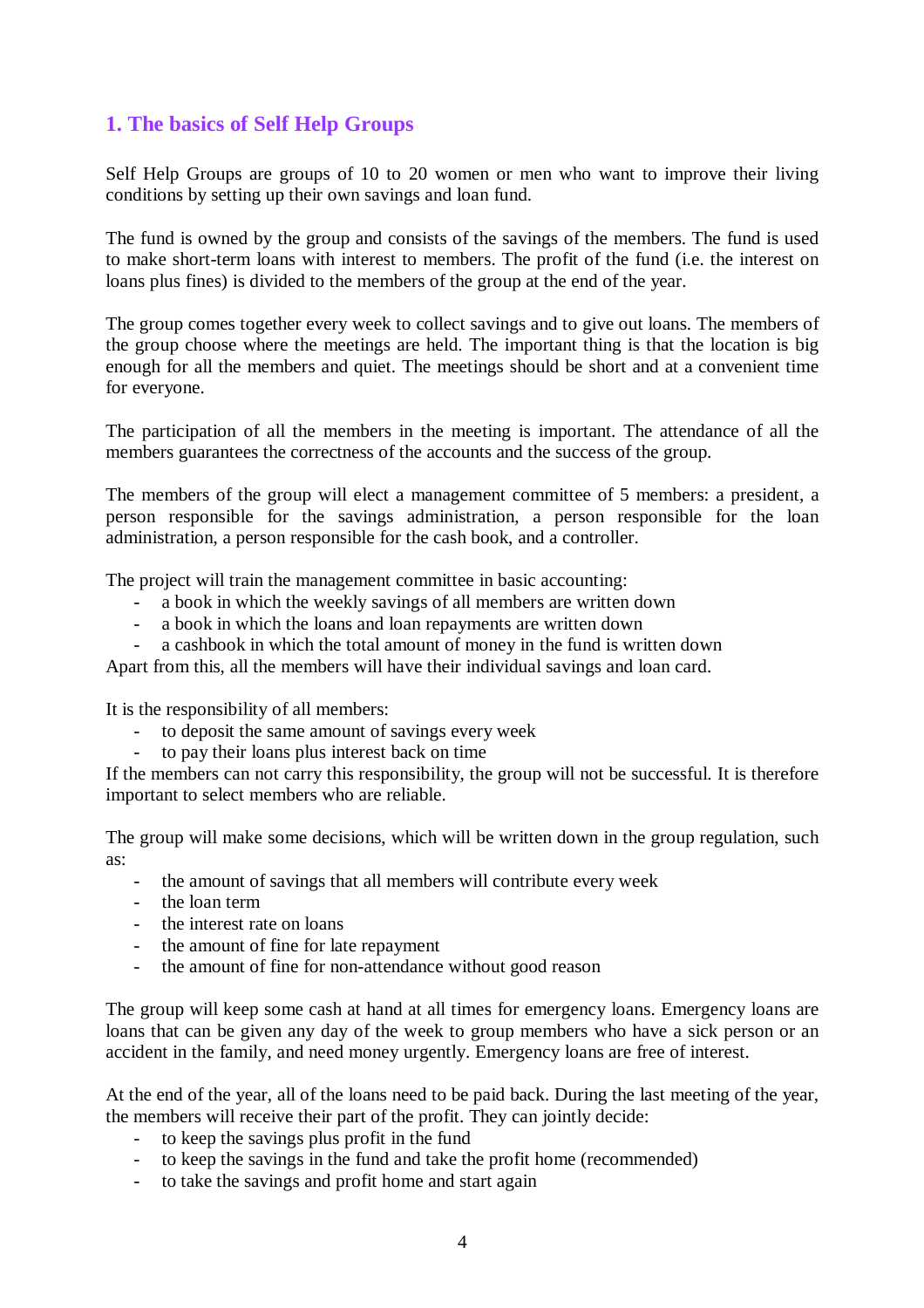### **2. Guidance for executing agencies on the steps in creating Self Help Groups**

#### **Week 1:**

Meet with the village authorities and explain them what Self Help Groups are. Mention that the groups will not receive any loans or grants from the project.

Mention that the Self Help Groups can best be composed of women. The reason is that women manage the household money in Cambodia. Because of this, they have more experience in managing money wisely.

Meet with the men of the target group and explain them what Self Help Groups are. Mention that for the success of the Self Help Groups, women need their husband's support and understanding.

Meet with the women of the target group and discuss:

- Objectives of Self Help Groups
- What a Self Help Group is
- Operating principles
- Weekly meetings
- Management Committee
- Regulations
- End of the year distribution of profit

Ask the women who are interested to form groups of 10 to 20 women. Tell the group that the next meeting will take place in a week time.

#### **Week 2:**

Meet with the women who have decided to form a Self Help Group. If more than one Self Help Group will be created in the village, meet with each group individually.

Ask the women to repeat what they learnt last week and make sure that all the points mentioned a week ago are repeated and understood.

Explain that in this meeting the group will elect its management committee and decide on its internal regulation.

Explain the different positions in the management committee: what is the role and what is the desired profile of the president, the person responsible for the savings administration, the person responsible for the loan administration, the person responsible for the cash book, and the controller.

Support the group in electing their management committee by ballot.

Explain that the group will write its own regulation. Guide them through the example regulation and make them decide on

- the amount savings that the members will deposit every week
- the loan term
- the interest rate on loans
- the time and place of the weekly meeting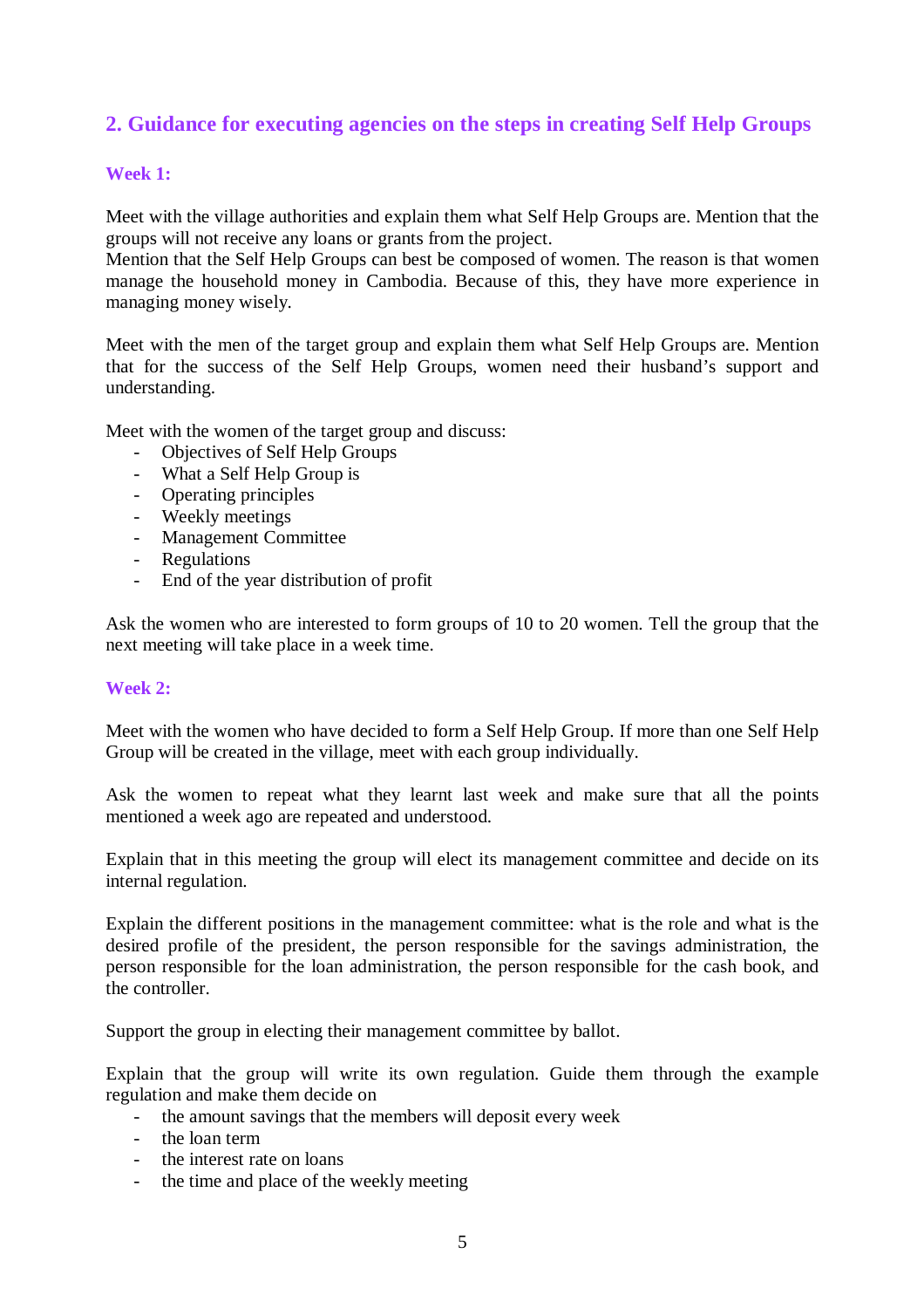- fines on late repayment of loans
- fines on non-attendance (without good reason)

Tell the group that the next meeting will take place in a week time. Tell them that the first savings will be collected during next week's meeting. The first loans can be given out two weeks later

#### **Week 3:**

Before the meeting with the group, spend half a day with the members of the management committee to explain bookkeeping.

Help the president to facilitate the first group meeting.

Tell the group that they will have a similar meeting next week. Tell them that you will be back in two weeks, when the first loans will be extended.

#### **Week 5:**

Before the meeting with the group, check last week's entries in the bookkeeping. Make sure the savings and loan administration and the cash book are in order. Make sure the group regulations were adhered to.

Help the president to facilitate the third group meeting, in which the first loans will be extended.

#### **Follow-up**

After the initial support to the group, visit the group during meetings from time to time. Make sure that the bookkeeping is correct and up-to-date and that the members adhere to the regulation. Help them when they want to change their regulation, or with any problem that arises.

#### **End of the year**

At the end of the year, help the group with the distribution of their profit. Propose to the group that the members take the profit home and keep their savings with the groups. Facilitate a discussion and respect the decision of the group. Provide the group with the bookkeeping materials for their second year.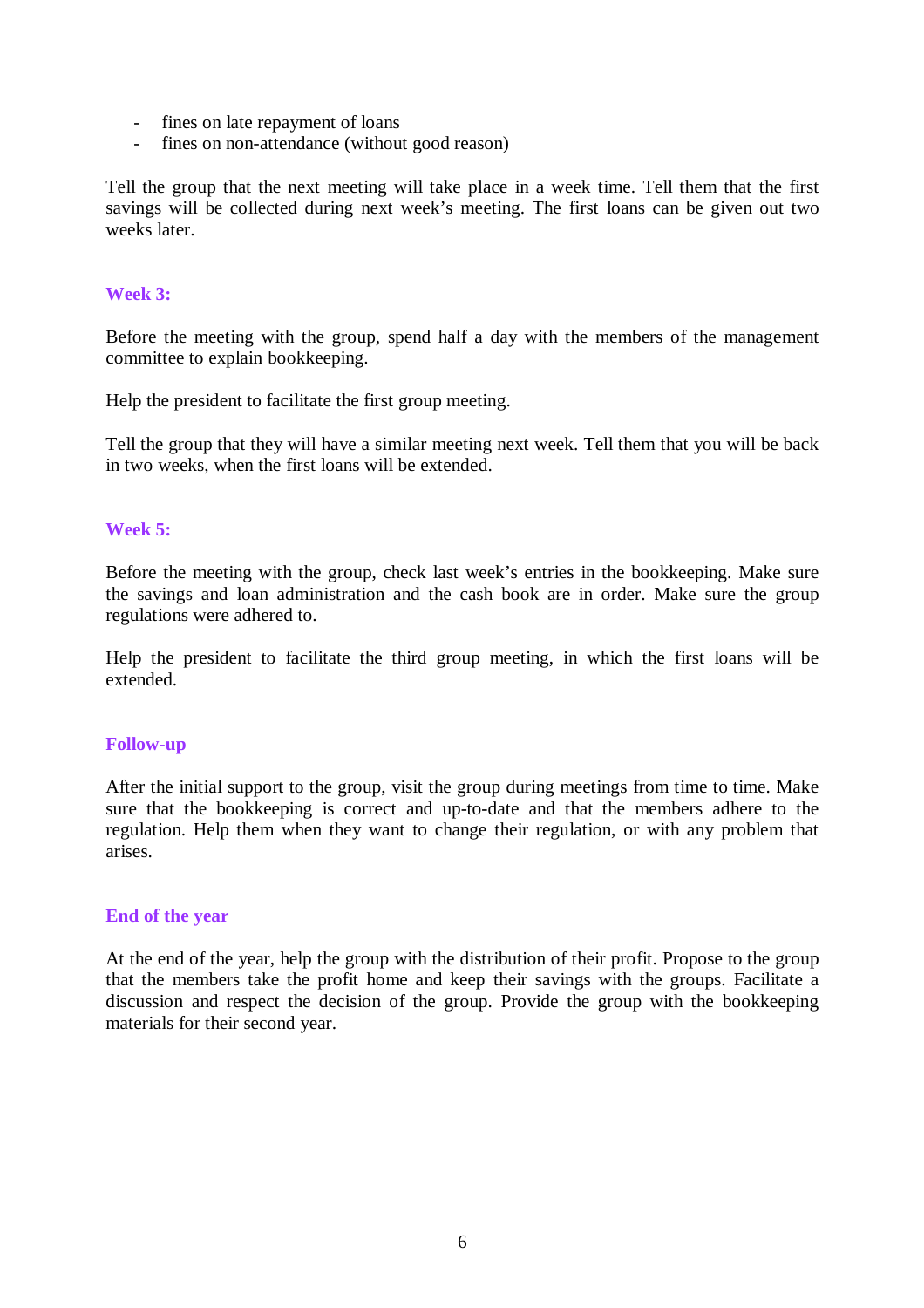### **3. The management committee**

#### **The president**

- Is the leader of the group
- Leads meetings
- Represents the group to outsiders
- Ensures that the regulation is respected
- Finds solutions to conflicts between the women

#### **Characteristics and qualities**

- A woman of strong character
- Present and visible in the community
- Capable of running a group
- Honest and intelligent
- Patient, available, dynamic

#### **The person responsible for the savings administration**

- Records the savings of each member in the savings book
- Records the savings of each member on the members' savings and loan cards
- Counts the total amount of savings received

#### **Characteristics and qualities**

- Capable of recording savings transactions
- Literate
- Reliable and intelligent

#### **The person responsible for the loan administration**

- Records the loans given in the loan book
- Records the loans and interest paid back in the loan book
- Records the loans given and paid back on the members' savings and loan cards

#### **Characteristics and qualities**

- Capable of recording loan transactions
- Literate
- Reliable and intelligent

#### **The person responsible for the cash book**

- Records the amount of savings collected in the cash book
- Records the amount of loans paid back in the cash book
- Records the amount of fees collected in the cash book
- Records the amount of loans given out in the cash book
- Calculates the balance of cash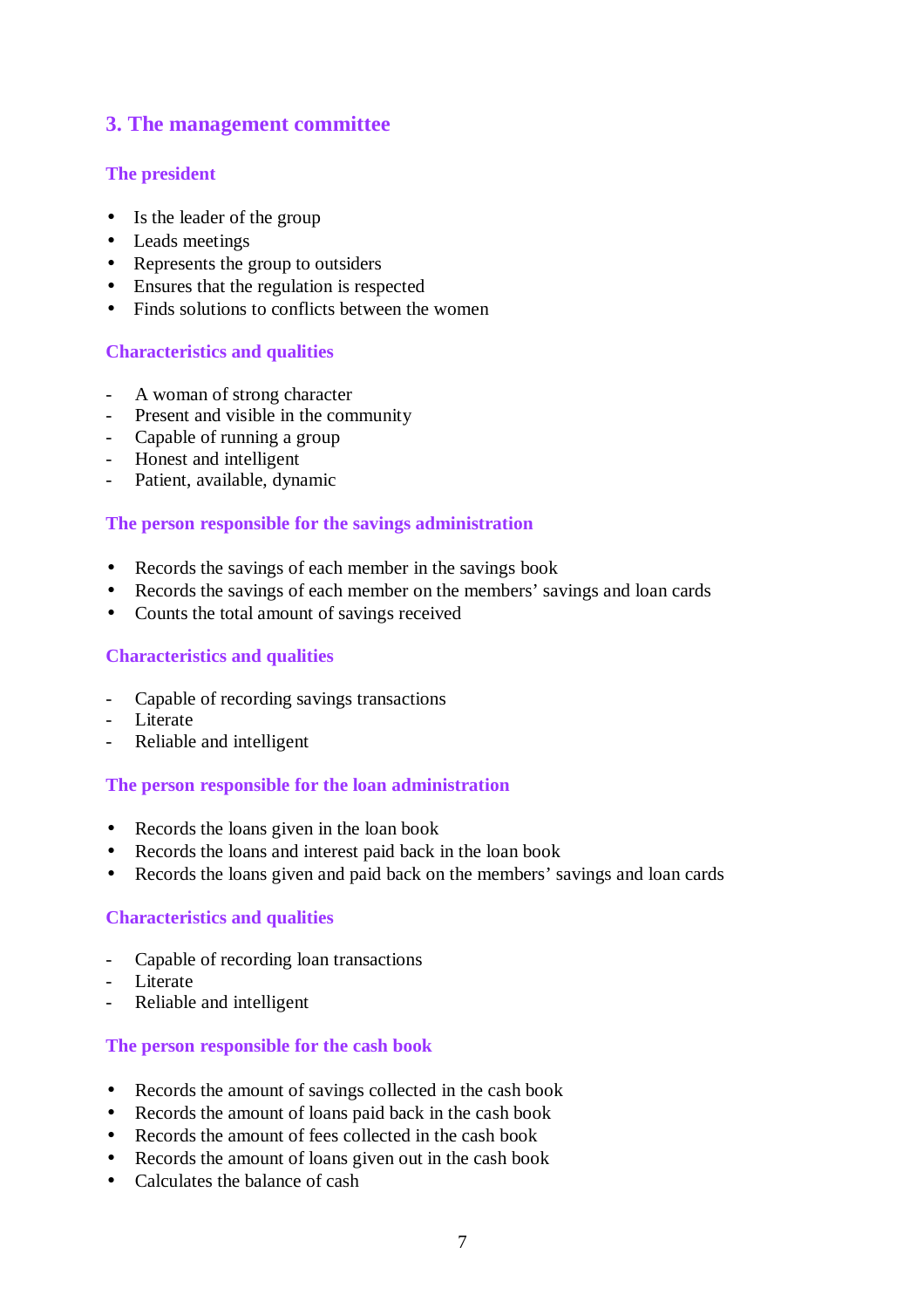#### **Characteristics and qualities**

- Capable of recording transactions in the cash book
- Literate
- Reliable and intelligent

#### **The controller**

- Counts the amount of cash at the beginning of the meeting
- Counts the amount of cash at the end of the meeting
- Checks whether the amount of cash written in the cash book is correct

#### **Characteristics and qualities**

- Capable of checking the amount of cash
- Literate
- Reliable and intelligent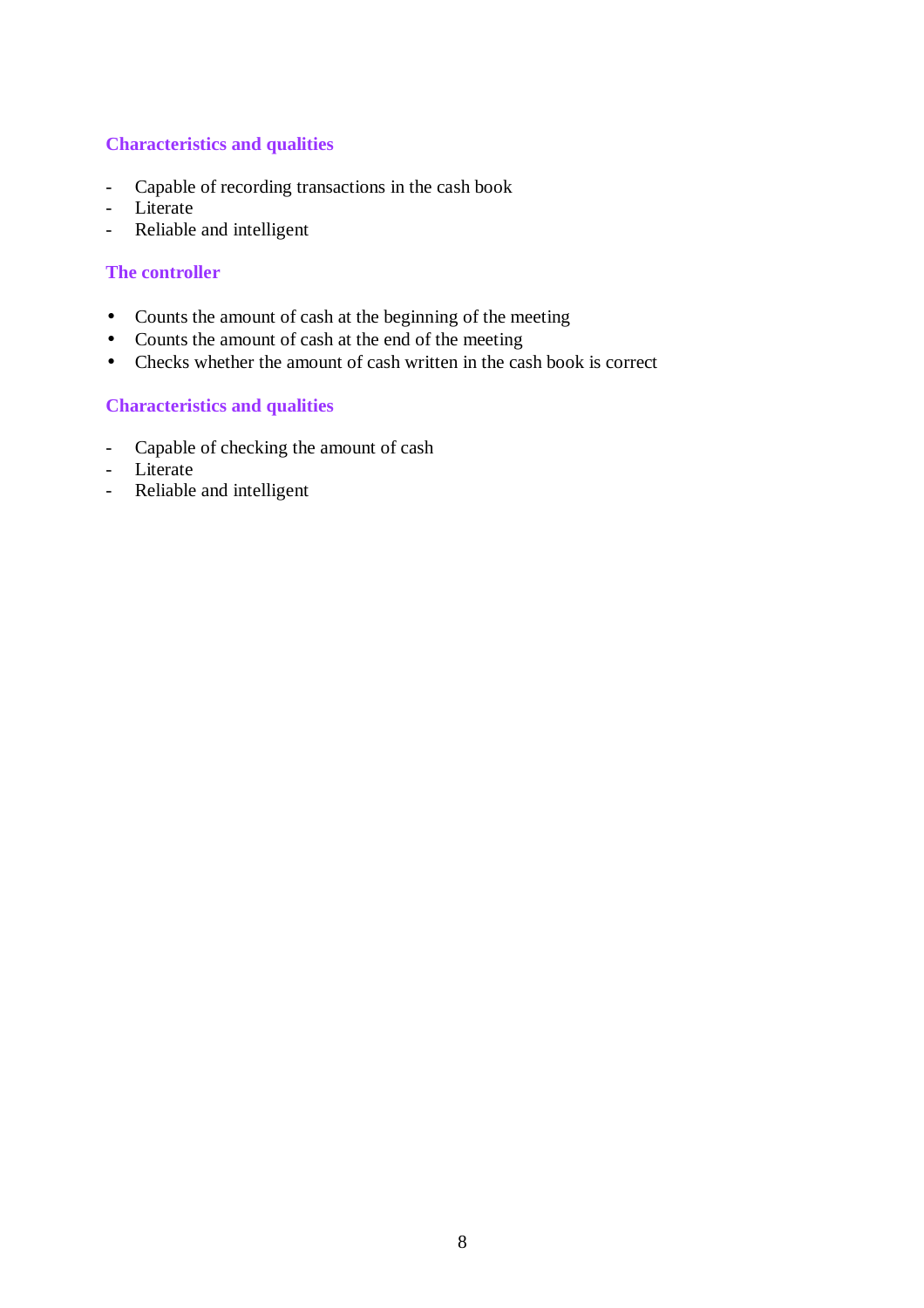### **4. Conducting a meeting**

The management committee sits facing the other members, with three containers in front of them.

One container is for collecting savings. One container is for collecting loans plus interest. One container is for collecting fines.

#### 1. Starting a meeting

The president asks if the women have any points to discuss after the savings and loan operations.

The president informs the other members of any emergency loans given out during the past week. She informs the members of the amount of cash in the cash box.

#### 2. Savings

The person responsible for the savings administration asks each member, by number, to give their deposit. She counts each deposit, records it in the savings book and on the member's savings and loan card. She puts the deposits in the savings cup.

The person responsible for the savings administration counts the total deposits, informs the group, and gives the cup to the person responsible for the cash book. She counts the money, informs the group and notes the amount in the cashbook.

#### 3. Reimbursements

The person responsible for the loan administration calls on the women who need to reimburse loans one by one. She counts the payments, records them in the loan book and on the members' savings and loan cards. She puts the reimbursements in the loan cup.

The person responsible for the loan administration counts the total amount of reimbursements, informs the group, and gives the cup to the person responsible for the cash book. She counts the money, informs the group and notes the amount in the cashbook.

#### 4. Fines

The president announces any fines to be paid for late repayment or non-attendance (without good reason). The person responsible for the cash book collects the fines in the fines cup. She counts the amount, informs the group, and notes the amount in the cash book. She calculates the amount of cash and informs the group.

#### 5. Loan disbursement

The president asks the women the amount they wish to borrow and calculates the total. She compares the total of loans requested with the total amount in the cash box. If the total loans requested are greater than the amount available in the cash box, she equitably reduces the loans so that everyone who requests a loan, gets a loan, unless they declare otherwise.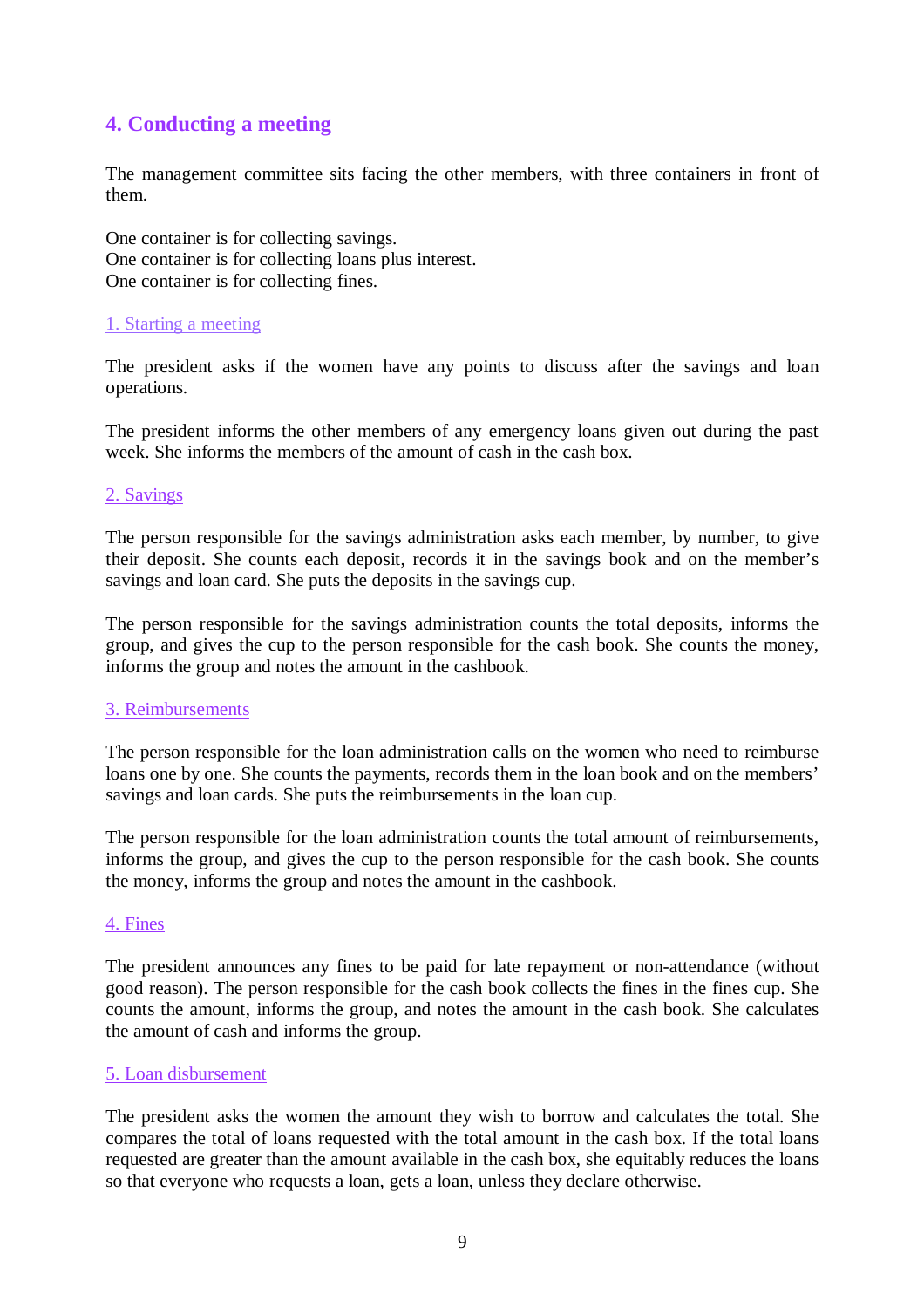The person responsible for the cash book gives the total amount of loans requested to the person responsible for the loan administration. She writes the total amount of loans disbursed in the cash book. She calculates the amount of cash available and checks that it is the same as the amount of cash left in the cash box.

The person responsible for the loan administration announces the name of each borrower and the amount borrowed. He gives the money to each borrower. She records the loans in the loan book and on the member cards.

The controller counts the amount of money left in the cash box and checks that it is the same as the amount recorded in the cash book.

#### 6. Discussion

The president facilitates a discussion on the topics raised by the members. Afterwards, she closes the meeting.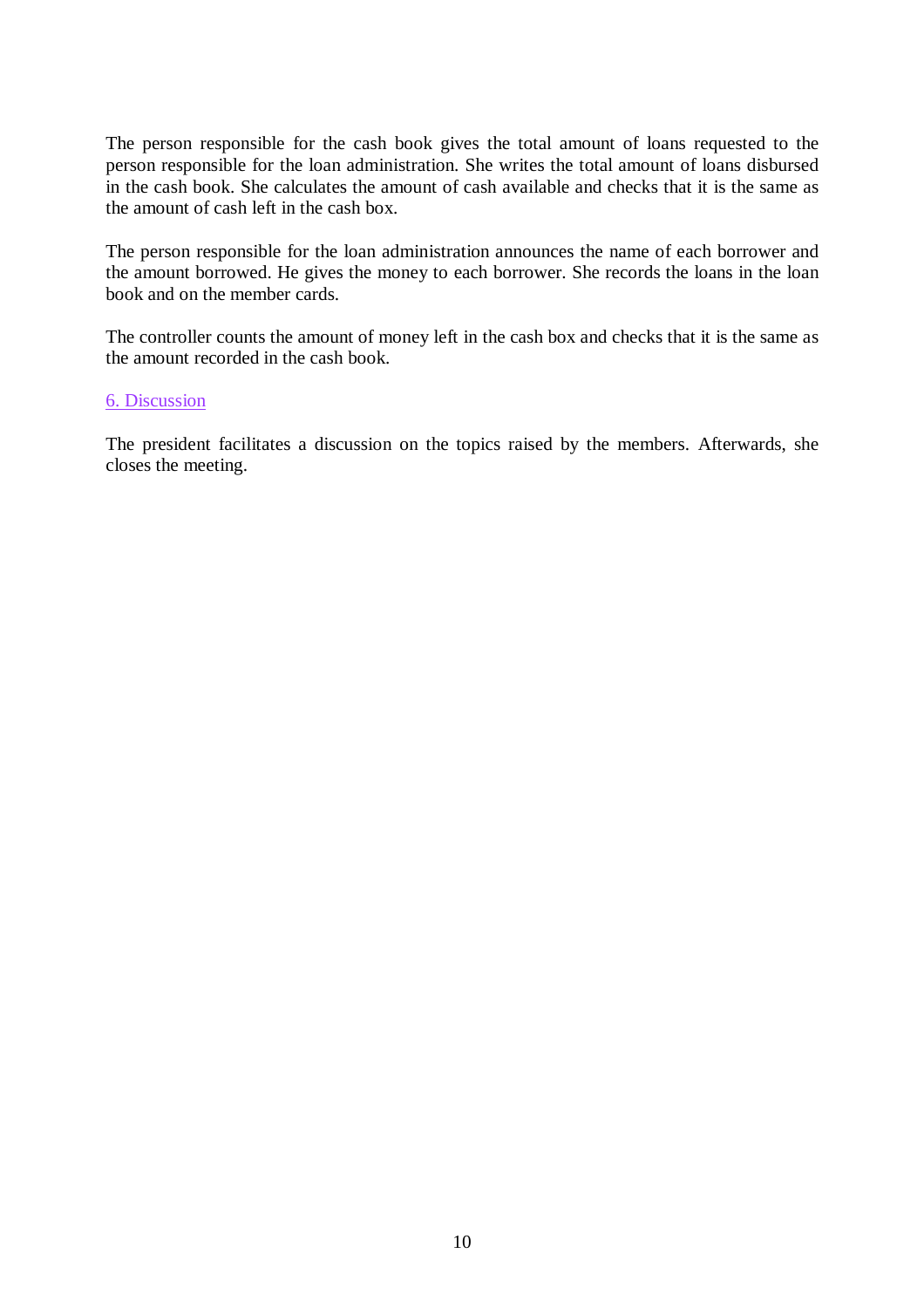#### **5. Example of internal regulation**

**Village: ……………………. Group: …………………….** 

**Starting date: …………………….** 

- 1) To be a member you must live in the village.
- 2) The group meets on Monday morning at 8 AM in the temple.
- 3) The members deposit 2,000 riel per week.
- 4) The management committee is elected by ballot at the end of each year.
- 5) You must be a member and present at all weekly meetings to be able to request a loan.
- 6) The loan term is six weeks.
- 7) The interest rate over six week is 5% of the principal.
- 8) The fine on late repayment is 2% of the principal per week.
- 9) Members can apply for emergency loans in case of health problems, accidents or death in the family.
- 10) The interest rate on emergency loans is 0%.
- 11) The term of emergency loans is six weeks.
- 12) The fine on late repayment of emergency loans is 2% per week.
- 13) The fine for coming late to the meetings is 500 riel.
- 14) The fine for unjustified absence is 1,000 riel.
- 15) The fine for losing the member card is 1,000 riel.
- 16) In case the member moves from the village, she will receive the amount of savings she has contributed plus her portion of the interest and fines the group has collected.
- 17) In case the member wants to give up her membership but stays in the village, she must wait until the group divides the profit at the end of the year.
- 18) In case of the death of a member, loans must be paid back by the deceased member's family. All other amounts (savings and shares of interest and fines) will be paid to the family of the deceased member.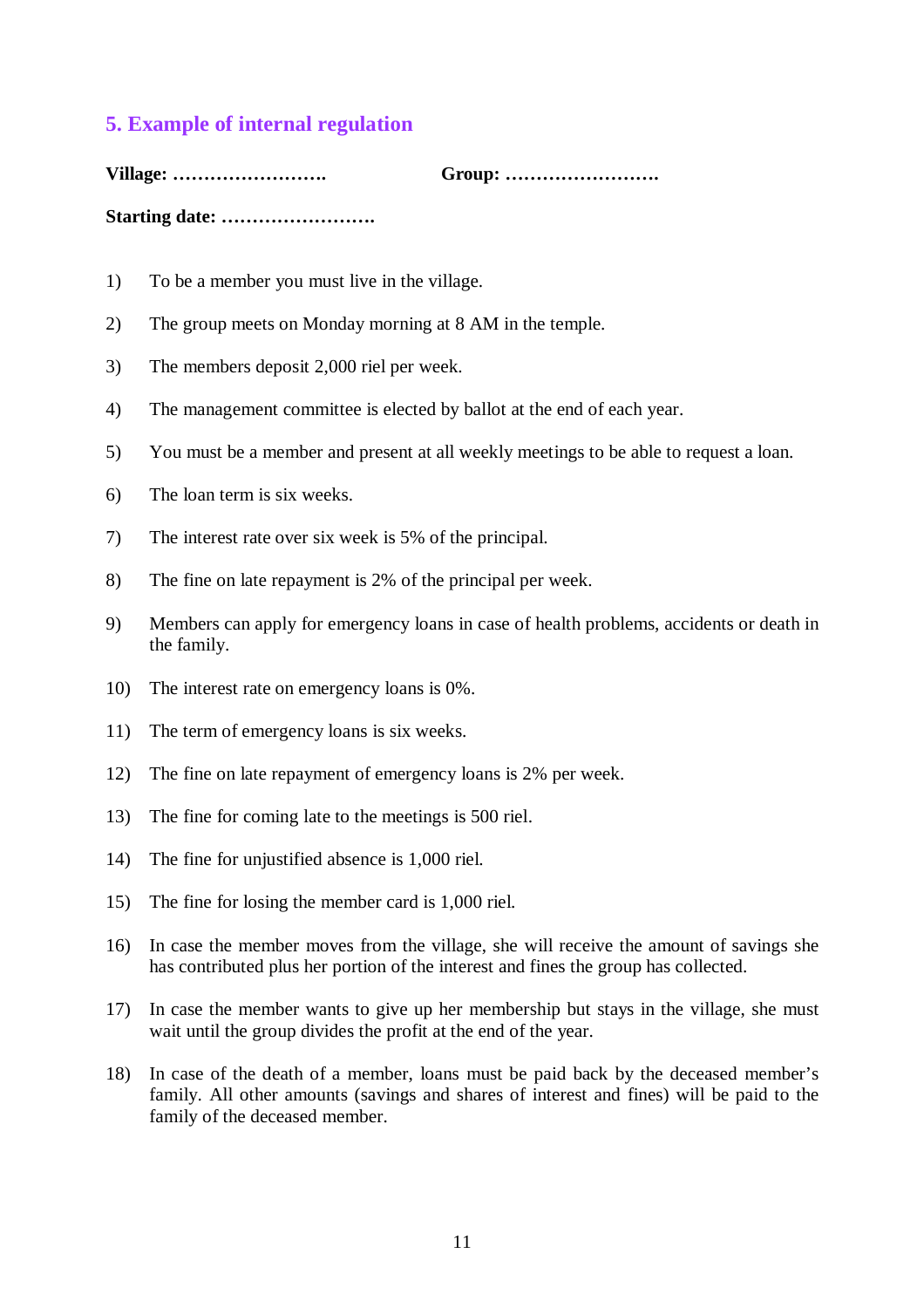**Annex 1: Pictures for use in promotional activities**

## **The purpose of savings**

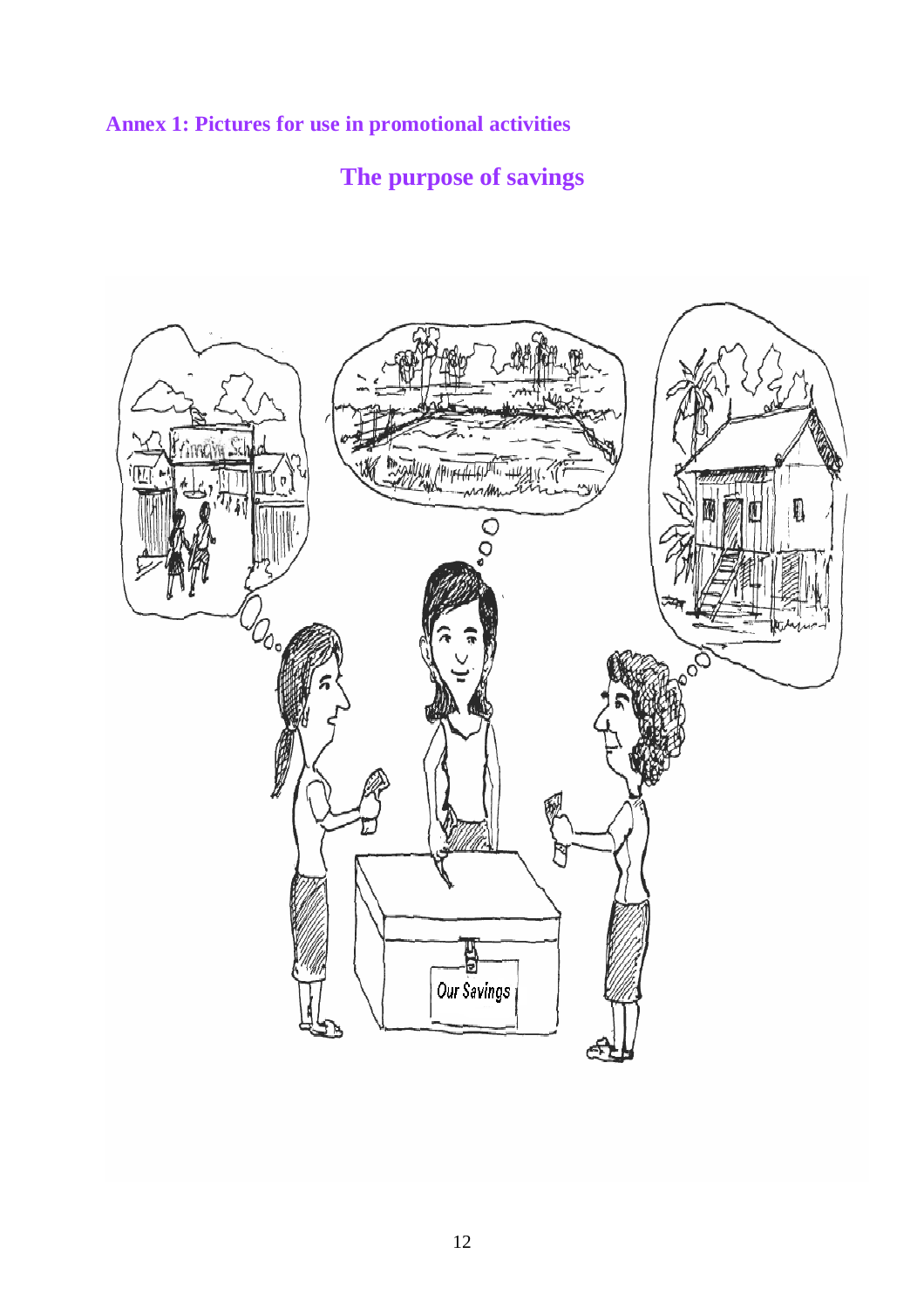## **The spirit of Self Help Groups**

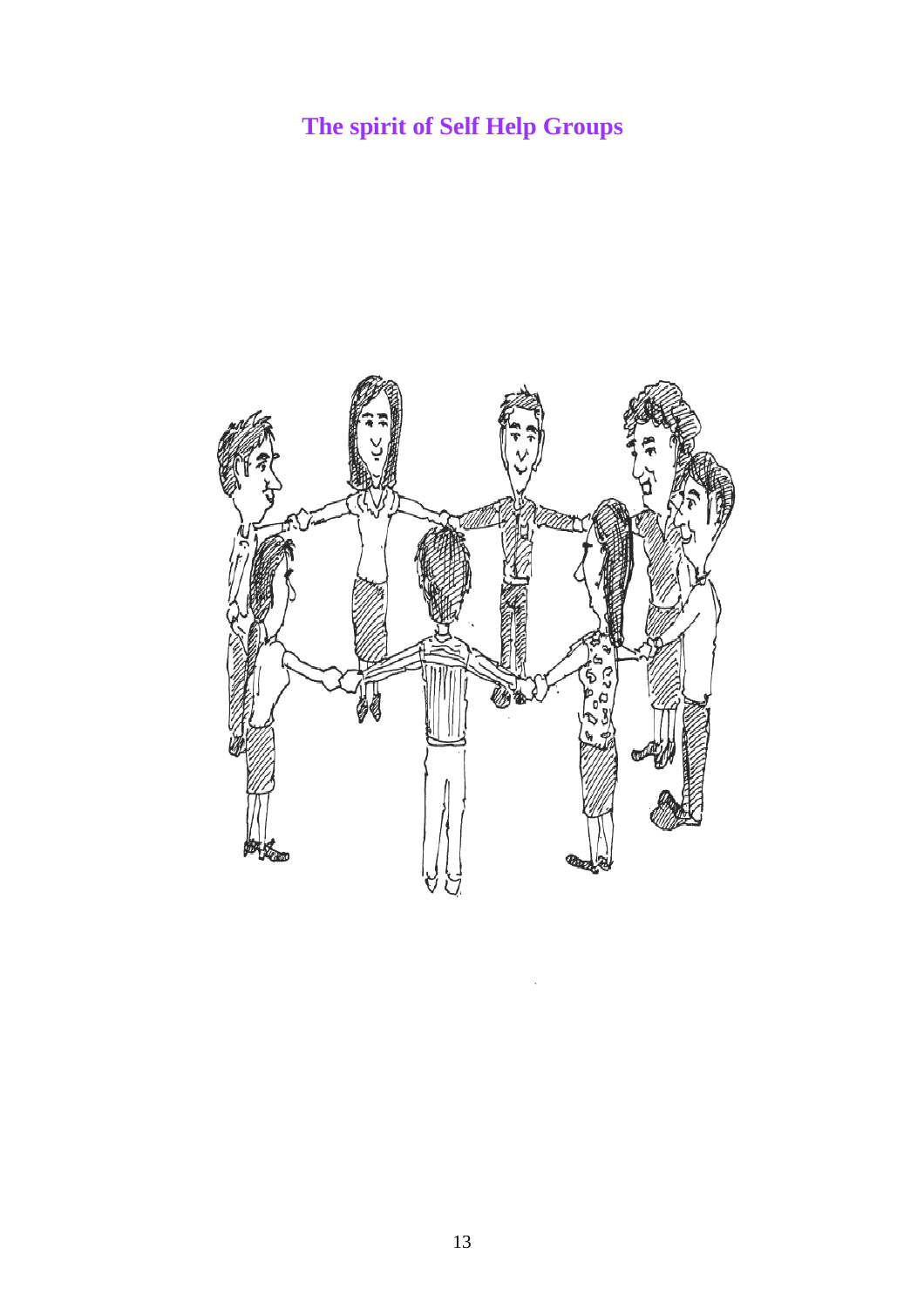**The principals of Self Help Groups** 

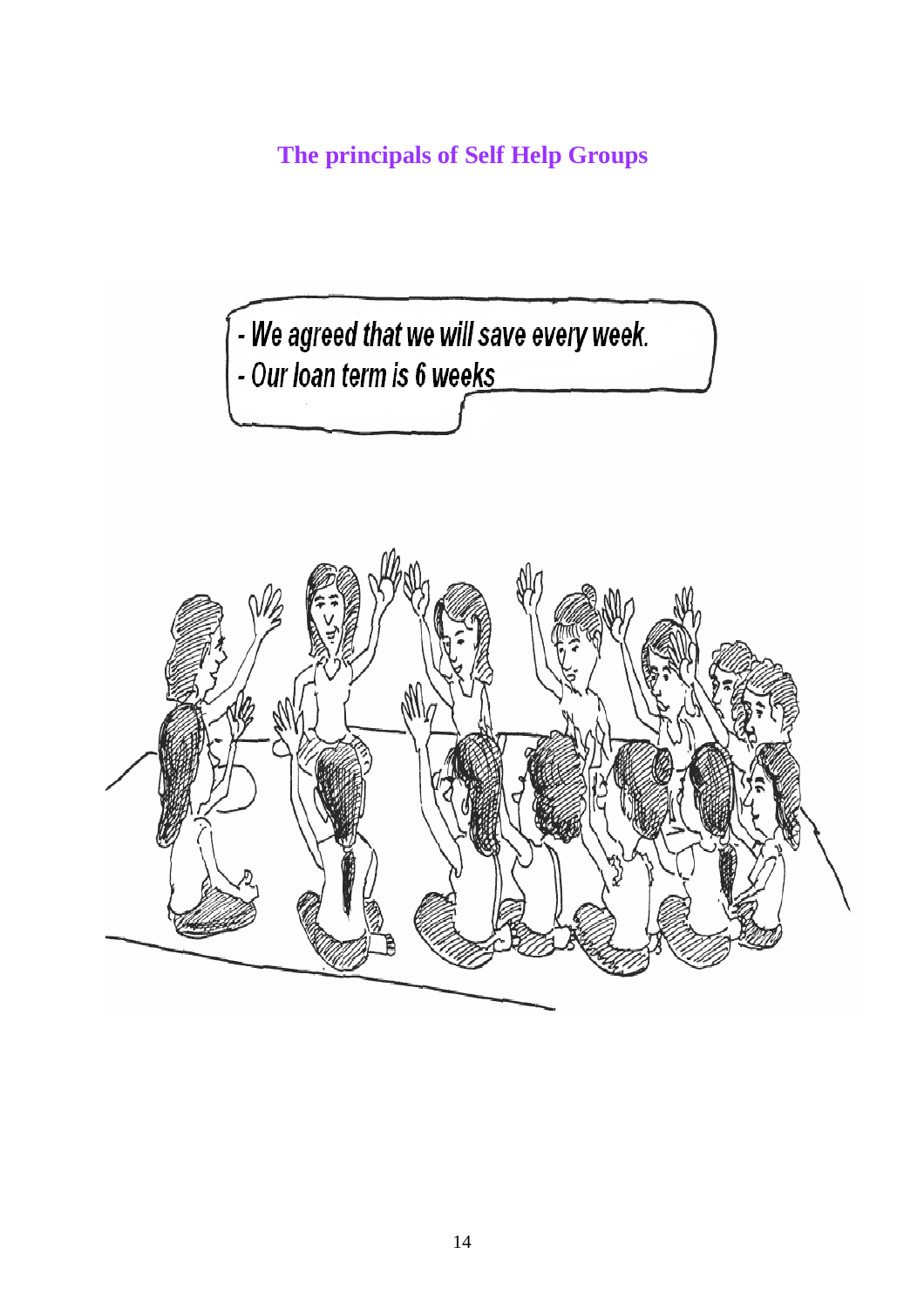## **The Self Help Group's meeting**

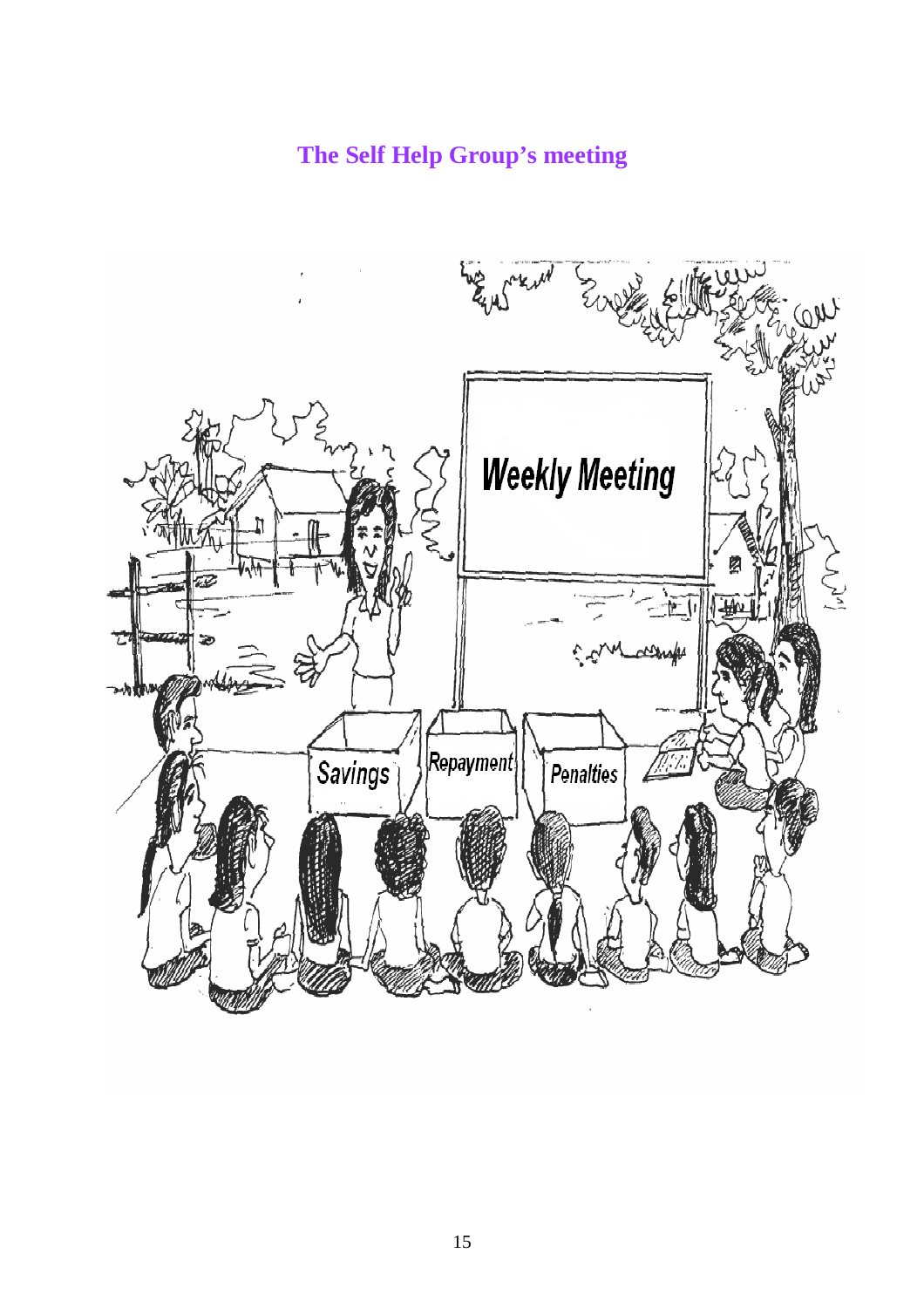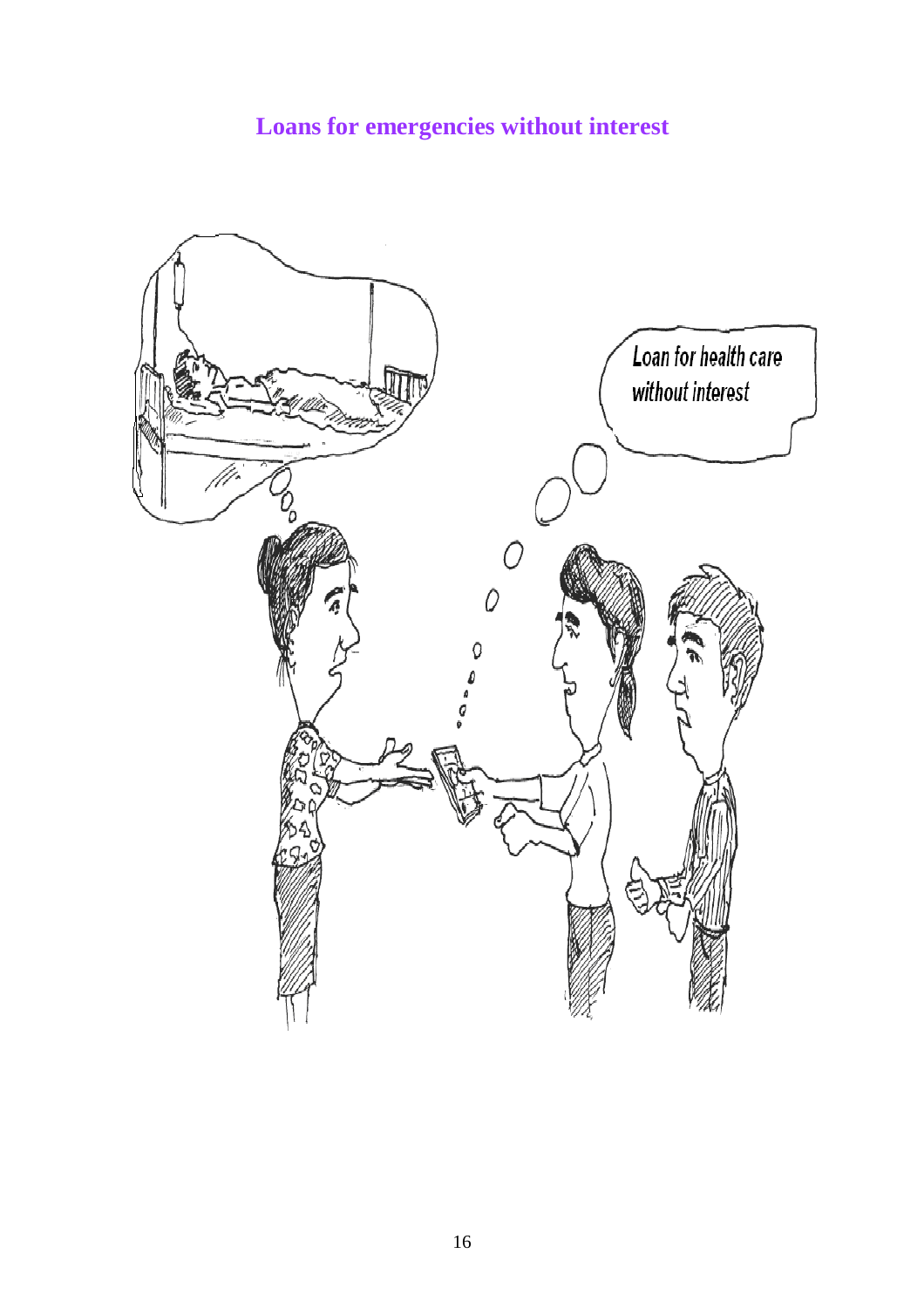## **The election of the Self Help Group Committee**

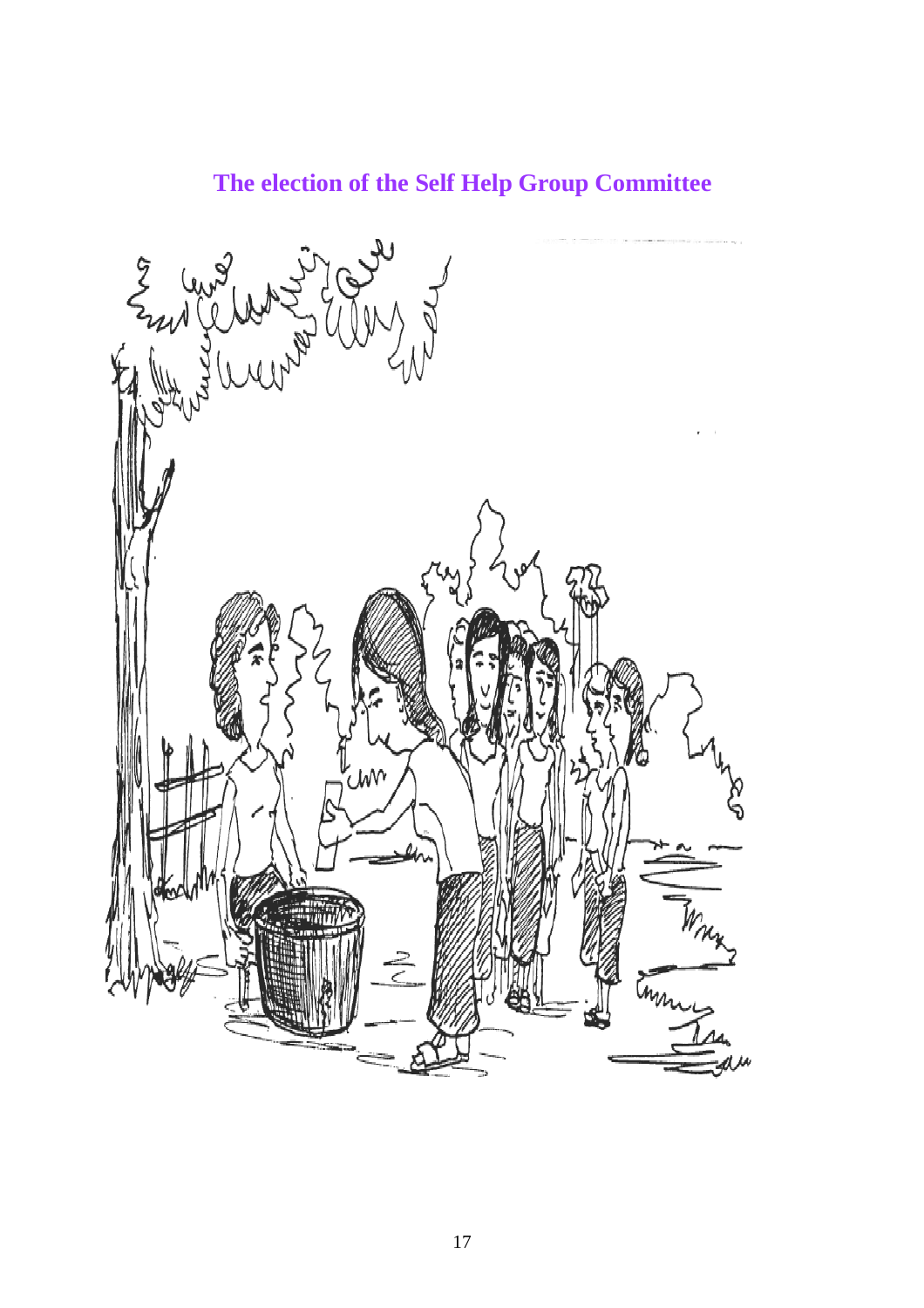## **Deciding on the internal regulations**

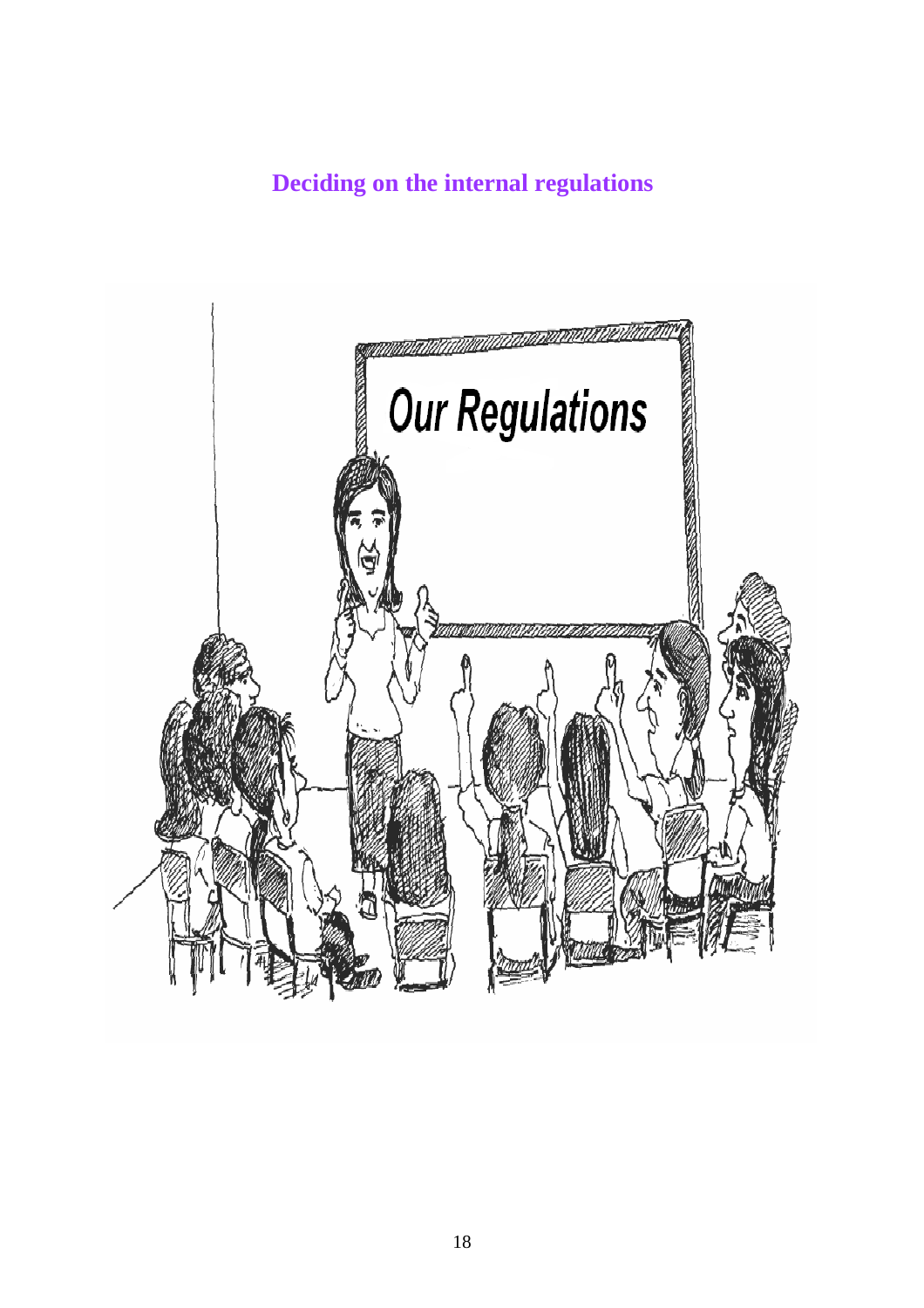### **Annex 2: Example Savings Book**

(The savings book is best printed on A3 paper. It has only 4 pages with 13 weeks on each page.)



## **SAVINGS ADMINISTRATION:**

VILLAGE: …………………………………

STARTING DATE: …………………………………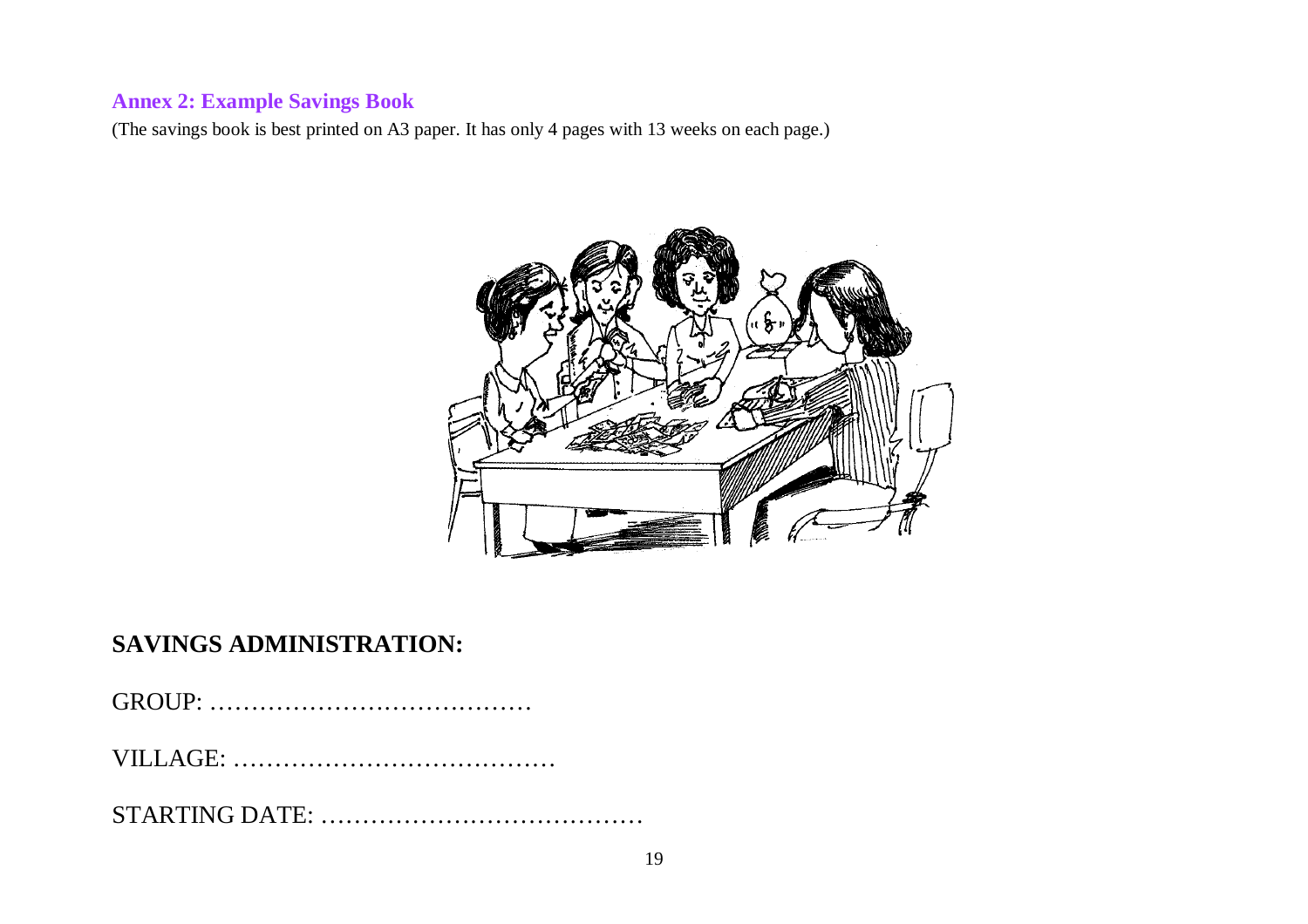| No. | Name | $\blacksquare$<br>Т | $\overline{2}$ | 3 <sup>1</sup> | $\overline{\mathbf{4}}$ | 5 <sup>1</sup> | $\overline{\mathbf{6}}$ | 7 <sup>7</sup> | $\bf{8}$ | 9 <sup>°</sup> | 10 | 11 | <b>12</b> | <b>13</b> |
|-----|------|---------------------|----------------|----------------|-------------------------|----------------|-------------------------|----------------|----------|----------------|----|----|-----------|-----------|
|     |      |                     |                |                |                         |                |                         |                |          |                |    |    |           |           |
|     |      |                     |                |                |                         |                |                         |                |          |                |    |    |           |           |
|     |      |                     |                |                |                         |                |                         |                |          |                |    |    |           |           |
|     |      |                     |                |                |                         |                |                         |                |          |                |    |    |           |           |
|     |      |                     |                |                |                         |                |                         |                |          |                |    |    |           |           |
|     |      |                     |                |                |                         |                |                         |                |          |                |    |    |           |           |
|     |      |                     |                |                |                         |                |                         |                |          |                |    |    |           |           |
|     |      |                     |                |                |                         |                |                         |                |          |                |    |    |           |           |
|     |      |                     |                |                |                         |                |                         |                |          |                |    |    |           |           |
|     |      |                     |                |                |                         |                |                         |                |          |                |    |    |           |           |
|     |      |                     |                |                |                         |                |                         |                |          |                |    |    |           |           |
|     |      |                     |                |                |                         |                |                         |                |          |                |    |    |           |           |
|     |      |                     |                |                |                         |                |                         |                |          |                |    |    |           |           |
|     |      |                     |                |                |                         |                |                         |                |          |                |    |    |           |           |
|     |      |                     |                |                |                         |                |                         |                |          |                |    |    |           |           |
|     |      |                     |                |                |                         |                |                         |                |          |                |    |    |           |           |
|     |      |                     |                |                |                         |                |                         |                |          |                |    |    |           |           |
|     |      |                     |                |                |                         |                |                         |                |          |                |    |    |           |           |
|     |      |                     |                |                |                         |                |                         |                |          |                |    |    |           |           |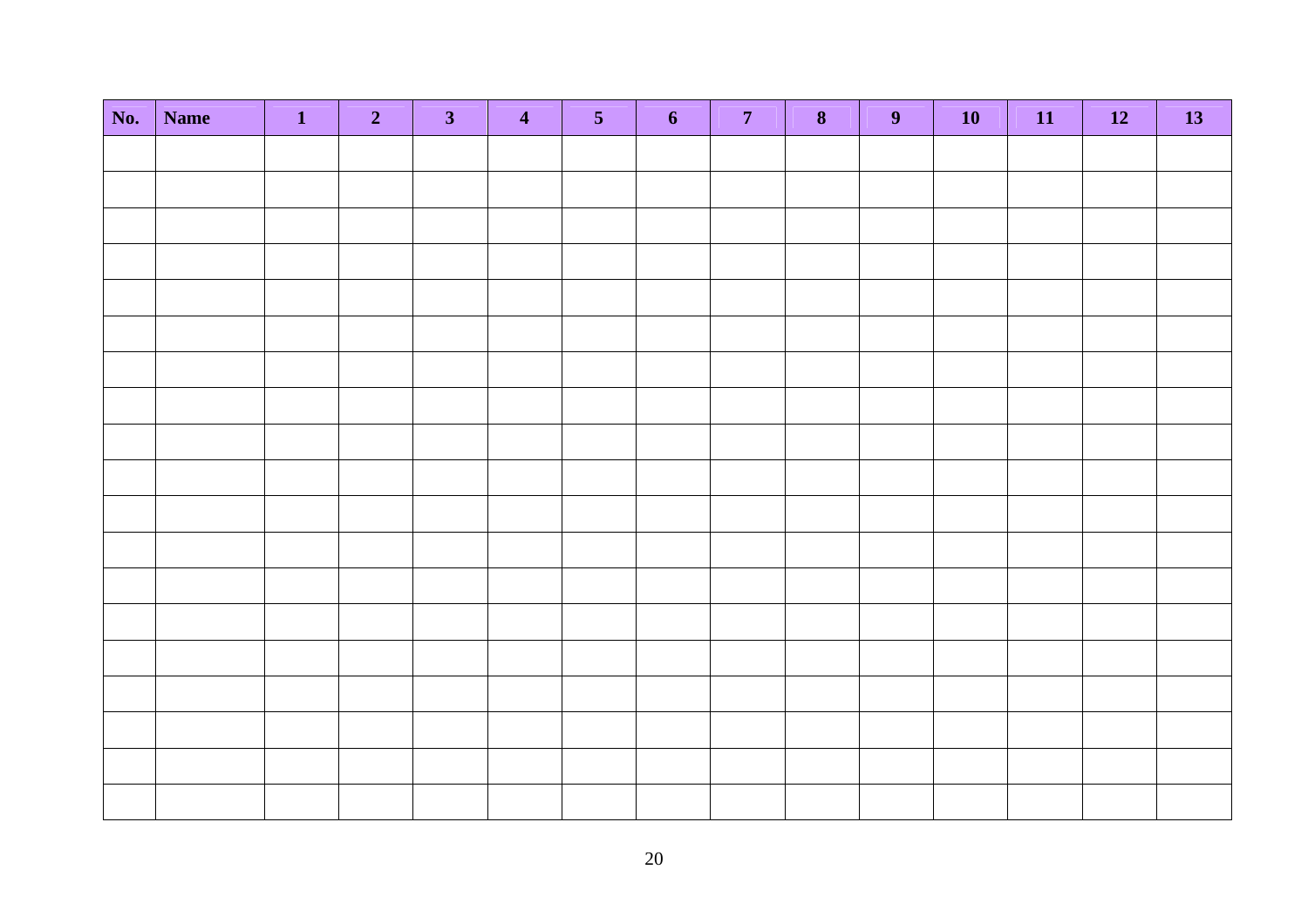| No. | Name | <b>14</b> | <b>15</b> | <b>16</b> | <b>17</b> | <b>18</b> | <b>19</b> | 20 | 21 | 22 | 23 | 24 | 25 | 26 |
|-----|------|-----------|-----------|-----------|-----------|-----------|-----------|----|----|----|----|----|----|----|
|     |      |           |           |           |           |           |           |    |    |    |    |    |    |    |
|     |      |           |           |           |           |           |           |    |    |    |    |    |    |    |
|     |      |           |           |           |           |           |           |    |    |    |    |    |    |    |
|     |      |           |           |           |           |           |           |    |    |    |    |    |    |    |
|     |      |           |           |           |           |           |           |    |    |    |    |    |    |    |
|     |      |           |           |           |           |           |           |    |    |    |    |    |    |    |
|     |      |           |           |           |           |           |           |    |    |    |    |    |    |    |
|     |      |           |           |           |           |           |           |    |    |    |    |    |    |    |
|     |      |           |           |           |           |           |           |    |    |    |    |    |    |    |
|     |      |           |           |           |           |           |           |    |    |    |    |    |    |    |
|     |      |           |           |           |           |           |           |    |    |    |    |    |    |    |
|     |      |           |           |           |           |           |           |    |    |    |    |    |    |    |
|     |      |           |           |           |           |           |           |    |    |    |    |    |    |    |
|     |      |           |           |           |           |           |           |    |    |    |    |    |    |    |
|     |      |           |           |           |           |           |           |    |    |    |    |    |    |    |
|     |      |           |           |           |           |           |           |    |    |    |    |    |    |    |
|     |      |           |           |           |           |           |           |    |    |    |    |    |    |    |
|     |      |           |           |           |           |           |           |    |    |    |    |    |    |    |
|     |      |           |           |           |           |           |           |    |    |    |    |    |    |    |
|     |      |           |           |           |           |           |           |    |    |    |    |    |    |    |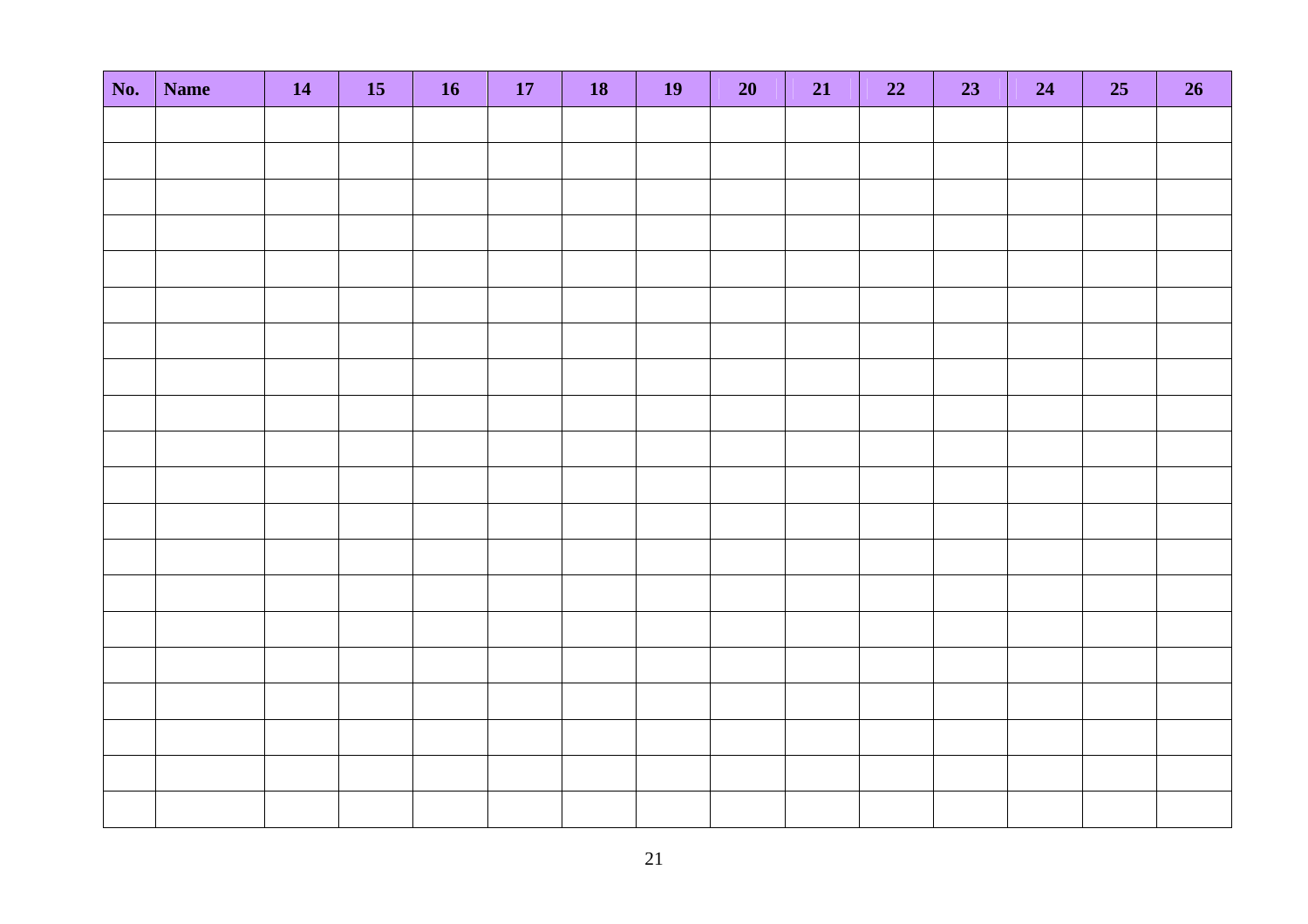| No. | <b>Name</b> | 27 | 28 | 29 | 30 | 31 | 32 | 33 | 34 | 35 | 36 | 37 | 38 | 39 |
|-----|-------------|----|----|----|----|----|----|----|----|----|----|----|----|----|
|     |             |    |    |    |    |    |    |    |    |    |    |    |    |    |
|     |             |    |    |    |    |    |    |    |    |    |    |    |    |    |
|     |             |    |    |    |    |    |    |    |    |    |    |    |    |    |
|     |             |    |    |    |    |    |    |    |    |    |    |    |    |    |
|     |             |    |    |    |    |    |    |    |    |    |    |    |    |    |
|     |             |    |    |    |    |    |    |    |    |    |    |    |    |    |
|     |             |    |    |    |    |    |    |    |    |    |    |    |    |    |
|     |             |    |    |    |    |    |    |    |    |    |    |    |    |    |
|     |             |    |    |    |    |    |    |    |    |    |    |    |    |    |
|     |             |    |    |    |    |    |    |    |    |    |    |    |    |    |
|     |             |    |    |    |    |    |    |    |    |    |    |    |    |    |
|     |             |    |    |    |    |    |    |    |    |    |    |    |    |    |
|     |             |    |    |    |    |    |    |    |    |    |    |    |    |    |
|     |             |    |    |    |    |    |    |    |    |    |    |    |    |    |
|     |             |    |    |    |    |    |    |    |    |    |    |    |    |    |
|     |             |    |    |    |    |    |    |    |    |    |    |    |    |    |
|     |             |    |    |    |    |    |    |    |    |    |    |    |    |    |
|     |             |    |    |    |    |    |    |    |    |    |    |    |    |    |
|     |             |    |    |    |    |    |    |    |    |    |    |    |    |    |
|     |             |    |    |    |    |    |    |    |    |    |    |    |    |    |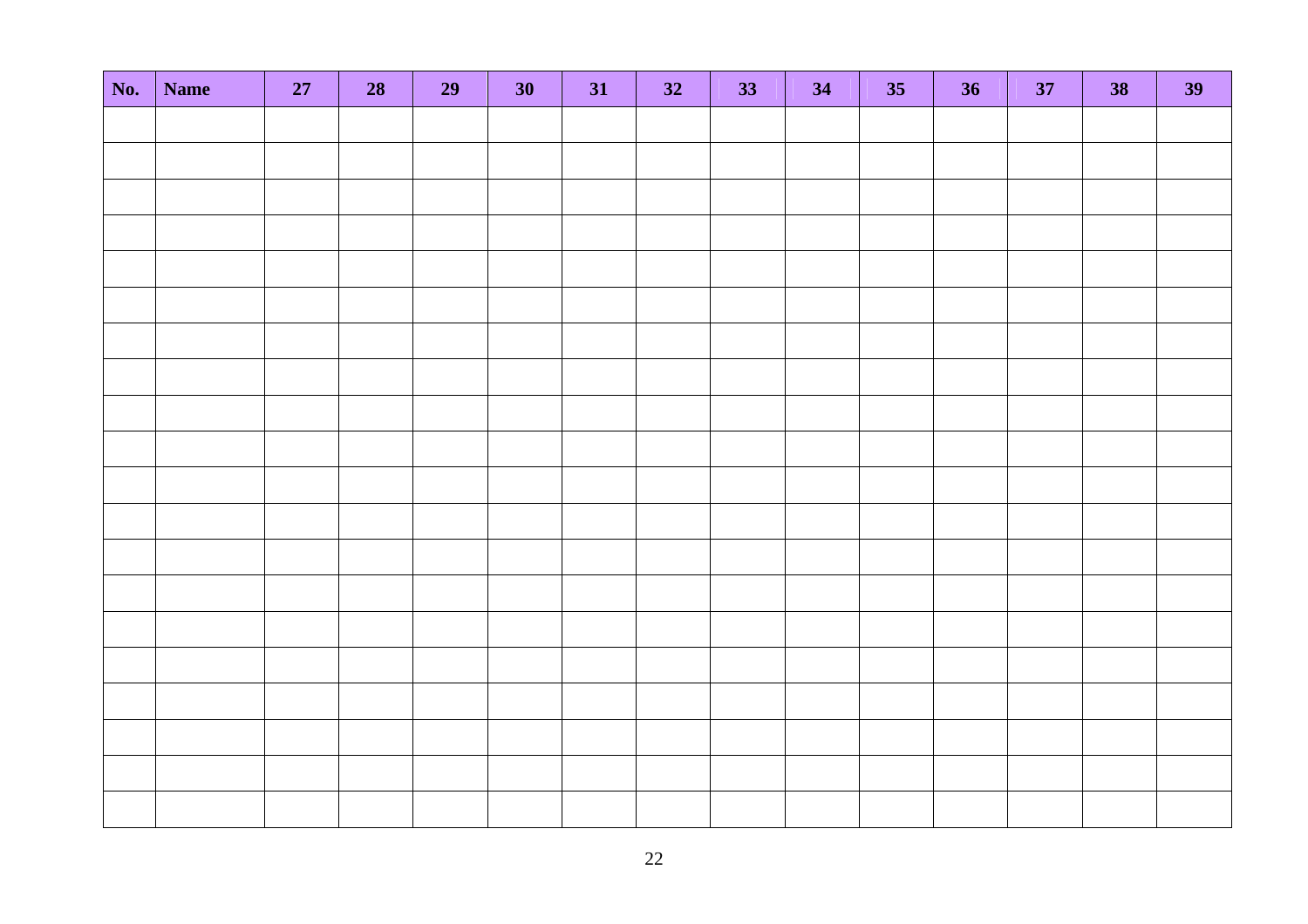| No. | Name | 40 | 41 | 42 | 43 | 44 | 45 | 46 | 47 | 48 | 49 | 50 | 51 | 52 |
|-----|------|----|----|----|----|----|----|----|----|----|----|----|----|----|
|     |      |    |    |    |    |    |    |    |    |    |    |    |    |    |
|     |      |    |    |    |    |    |    |    |    |    |    |    |    |    |
|     |      |    |    |    |    |    |    |    |    |    |    |    |    |    |
|     |      |    |    |    |    |    |    |    |    |    |    |    |    |    |
|     |      |    |    |    |    |    |    |    |    |    |    |    |    |    |
|     |      |    |    |    |    |    |    |    |    |    |    |    |    |    |
|     |      |    |    |    |    |    |    |    |    |    |    |    |    |    |
|     |      |    |    |    |    |    |    |    |    |    |    |    |    |    |
|     |      |    |    |    |    |    |    |    |    |    |    |    |    |    |
|     |      |    |    |    |    |    |    |    |    |    |    |    |    |    |
|     |      |    |    |    |    |    |    |    |    |    |    |    |    |    |
|     |      |    |    |    |    |    |    |    |    |    |    |    |    |    |
|     |      |    |    |    |    |    |    |    |    |    |    |    |    |    |
|     |      |    |    |    |    |    |    |    |    |    |    |    |    |    |
|     |      |    |    |    |    |    |    |    |    |    |    |    |    |    |
|     |      |    |    |    |    |    |    |    |    |    |    |    |    |    |
|     |      |    |    |    |    |    |    |    |    |    |    |    |    |    |
|     |      |    |    |    |    |    |    |    |    |    |    |    |    |    |
|     |      |    |    |    |    |    |    |    |    |    |    |    |    |    |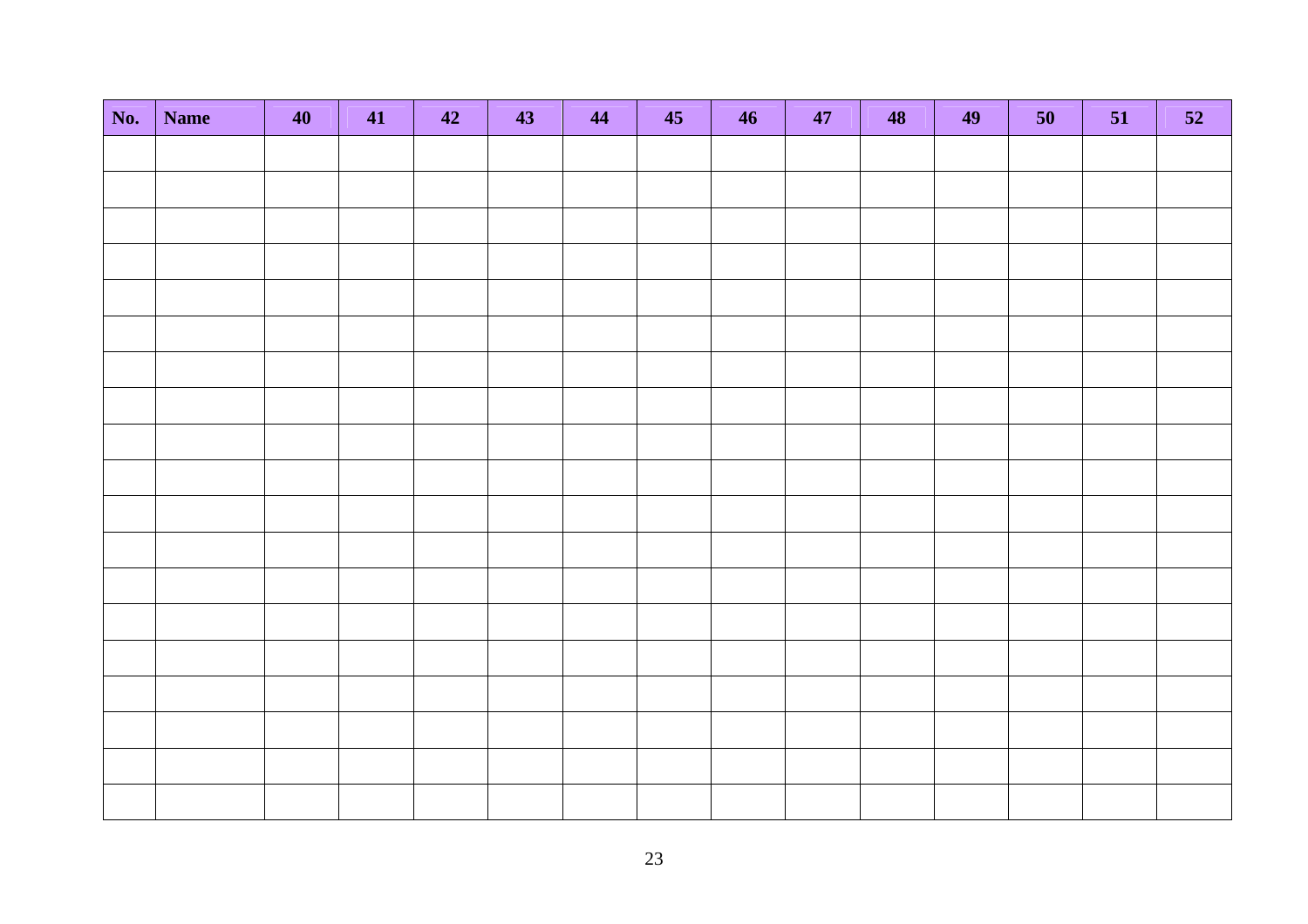## **Annex 3: Example Loan Book**

(The loan book is best printed on A3 paper. It has 20 pages which are all identical)



## **LOAN ADMINISTRATION:**

GROUP: …………………………………

VILLAGE: …………………………………

STARTING DATE: …………………………………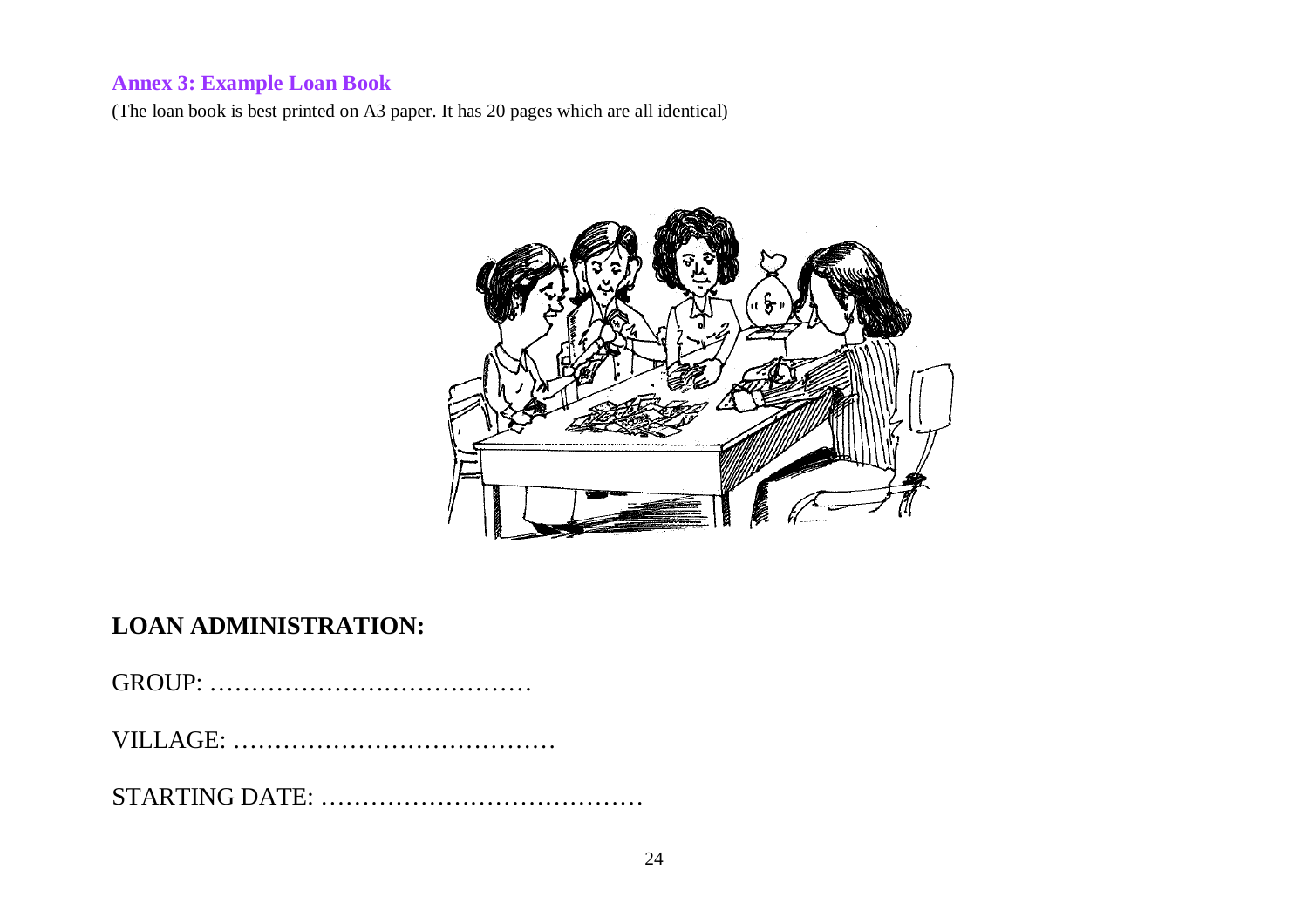| Week no. | <b>Name</b> | <b>ID</b> No. | <b>Amount</b> | <b>Interest</b> | Due week<br>no. | <b>Signed</b> | Paid back |
|----------|-------------|---------------|---------------|-----------------|-----------------|---------------|-----------|
|          |             |               |               |                 |                 |               |           |
|          |             |               |               |                 |                 |               |           |
|          |             |               |               |                 |                 |               |           |
|          |             |               |               |                 |                 |               |           |
|          |             |               |               |                 |                 |               |           |
|          |             |               |               |                 |                 |               |           |
|          |             |               |               |                 |                 |               |           |
|          |             |               |               |                 |                 |               |           |
|          |             |               |               |                 |                 |               |           |
|          |             |               |               |                 |                 |               |           |
|          |             |               |               |                 |                 |               |           |
|          |             |               |               |                 |                 |               |           |
|          |             |               |               |                 |                 |               |           |
|          |             |               |               |                 |                 |               |           |
|          |             |               |               |                 |                 |               |           |
|          |             |               |               |                 |                 |               |           |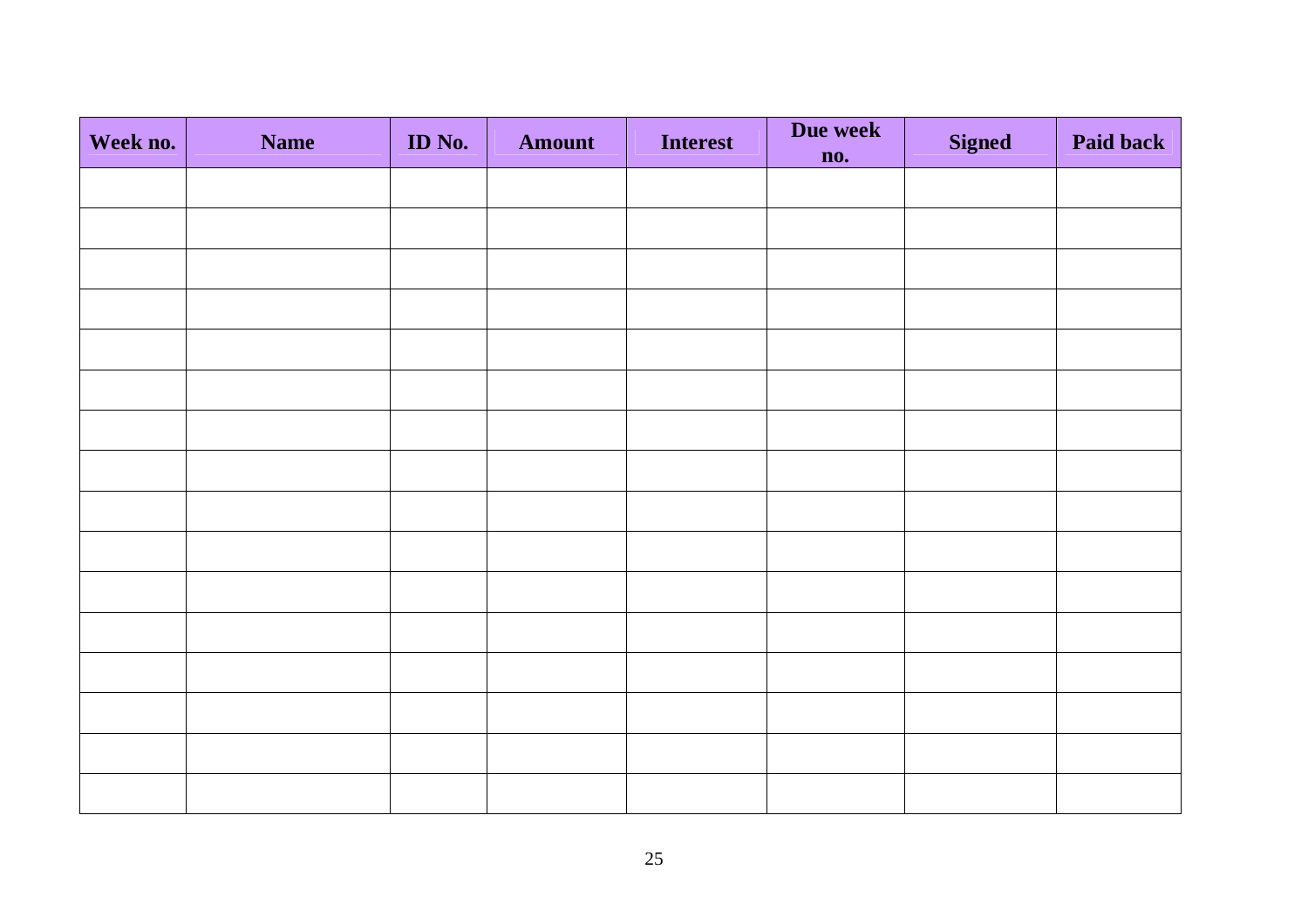### **Annex 4: Example individual savings and loan card**

(The loan cards are best printed on A4 cartons. They have the savings administration on the front side and the loan administration on the back side)

**Savings Group: ……………………….. Village: ………………………..** 

**Number: ………. Name: ………………… Last year's balance: ……….. Weekly savings: ……..….** 

| Week           | Amount | Week   | Amount | Week   | Amount | Week | Amount |
|----------------|--------|--------|--------|--------|--------|------|--------|
| $\mathbf{1}$   |        | 14     |        | $27\,$ |        | 40   |        |
| $\overline{2}$ |        | 15     |        | 28     |        | 41   |        |
| $\mathfrak{Z}$ |        | 16     |        | 29     |        | 42   |        |
| $\overline{4}$ |        | 17     |        | 30     |        | 43   |        |
| $\mathfrak{S}$ |        | $18\,$ |        | 31     |        | 44   |        |
| 6              |        | 19     |        | 32     |        | 45   |        |
| $\tau$         |        | 20     |        | 33     |        | 46   |        |
| $\,8\,$        |        | 21     |        | 34     |        | 47   |        |
| 9              |        | 22     |        | 35     |        | 48   |        |
| 10             |        | 23     |        | 36     |        | 49   |        |
| 11             |        | 24     |        | 37     |        | 50   |        |
| 12             |        | 25     |        | 38     |        | 51   |        |
| 13             |        | 26     |        | 39     |        | 52   |        |
|                |        |        |        |        |        |      |        |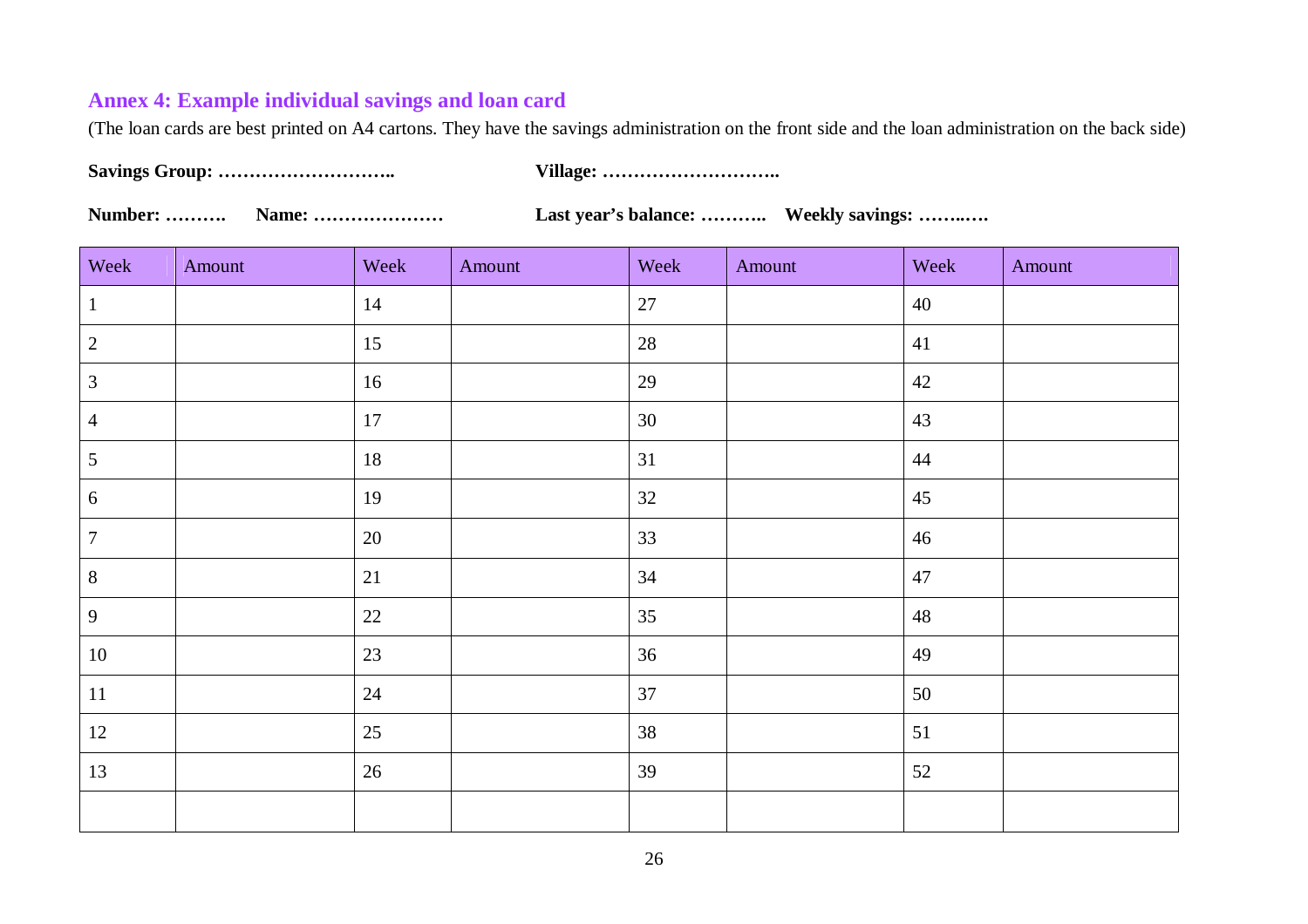| Loans |                                                                 |
|-------|-----------------------------------------------------------------|
|       | Loan taken on week no.:  Amount:  Interest:  Repayment week no: |
|       | Loan taken on week no.:  Amount:  Interest:  Repayment week no: |
|       | Loan taken on week no.:  Amount:  Interest:  Repayment week no: |
|       | Loan taken on week no.:  Amount:  Interest:  Repayment week no: |
|       | Loan taken on week no.:  Amount:  Interest:  Repayment week no: |
|       | Loan taken on week no.:  Amount:  Interest:  Repayment week no: |
|       | Loan taken on week no.:  Amount:  Interest:  Repayment week no: |
|       | Loan taken on week no.:  Amount:  Interest:  Repayment week no: |
|       | Loan taken on week no.:  Amount:  Interest:  Repayment week no: |
|       | Loan taken on week no.:  Amount:  Interest:  Repayment week no: |
|       | Loan taken on week no.:  Amount:  Interest:  Repayment week no: |
|       | Loan taken on week no.:  Amount:  Interest:  Repayment week no: |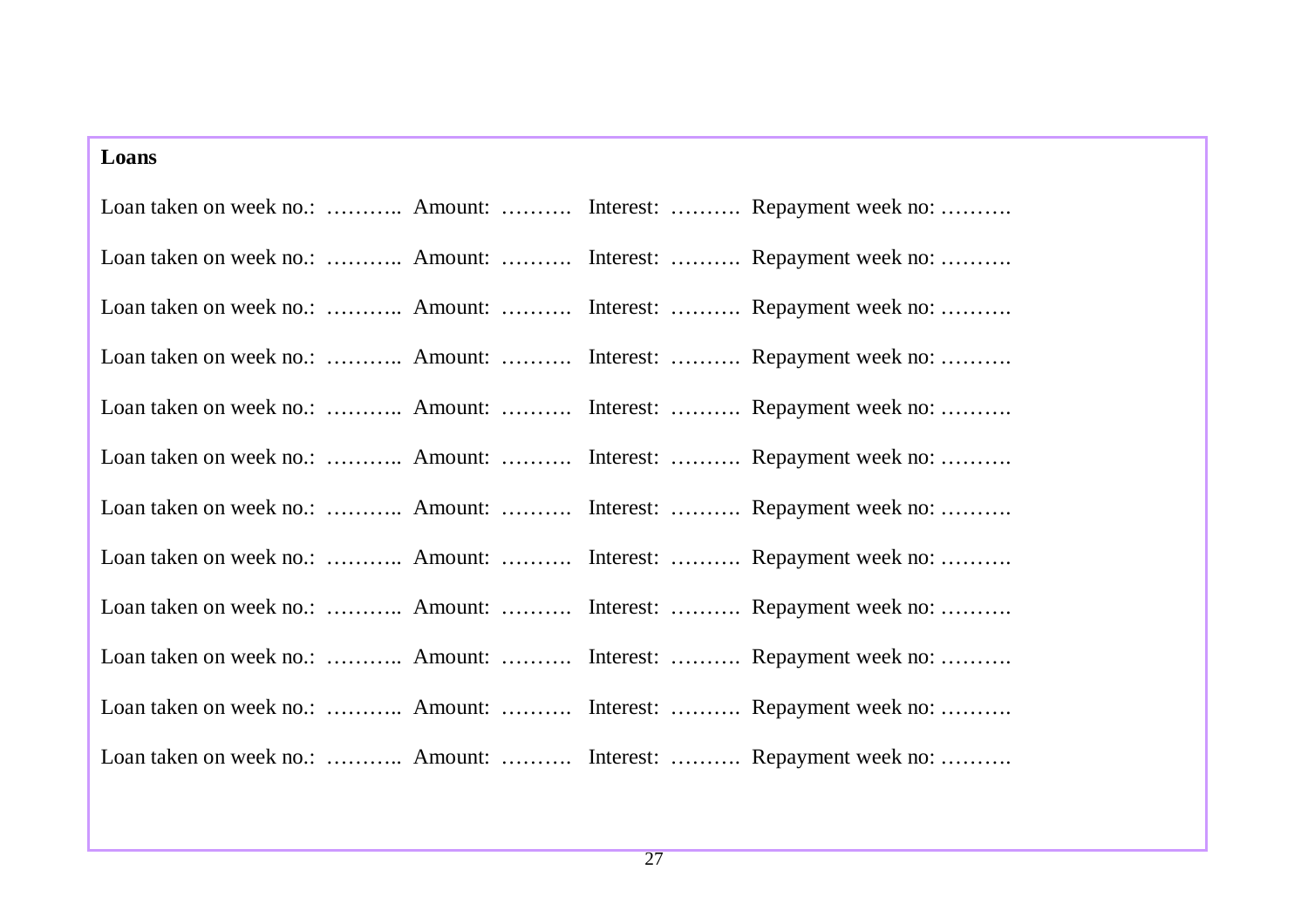## **Annex 5: Example cash book**

(The cash book is best printed on A4 paper with 52 identical pages)



## **CASH BOOK:**

VILLAGE: …………………………………

STARTING DATE: …………………………………